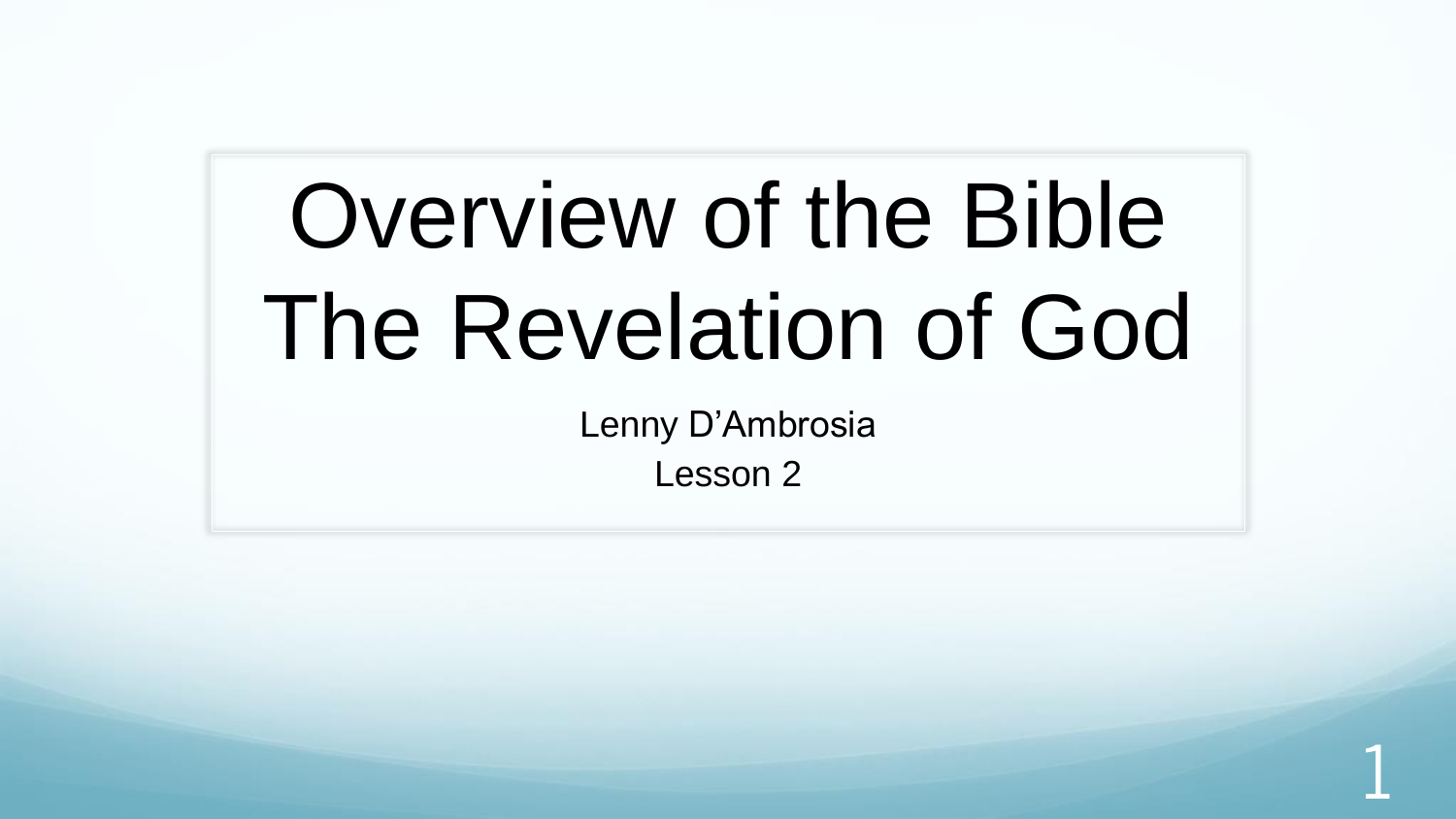#### **Contents**

- I. The necessity of revelation
- II. God reveals Himself
- III. God reveals Jesus Christ's true identity
- IV. Jesus Christ is the invisible image of God
- V. God's revelation in His Word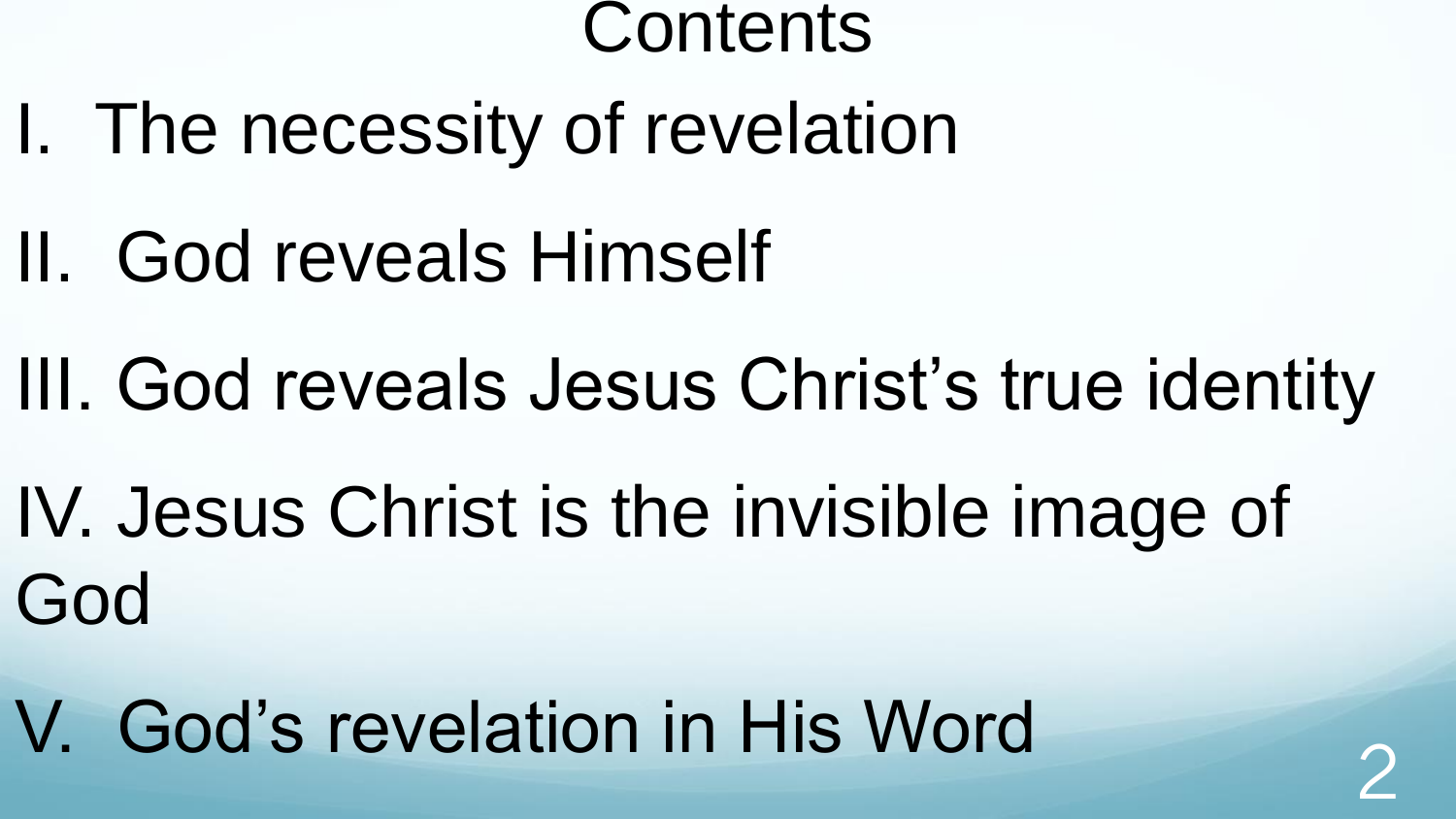- God makes Himself known to humanity.
- People cannot discover Him on their own.
- God accomplishes this in many ways, but mainly through his Son Jesus Christ.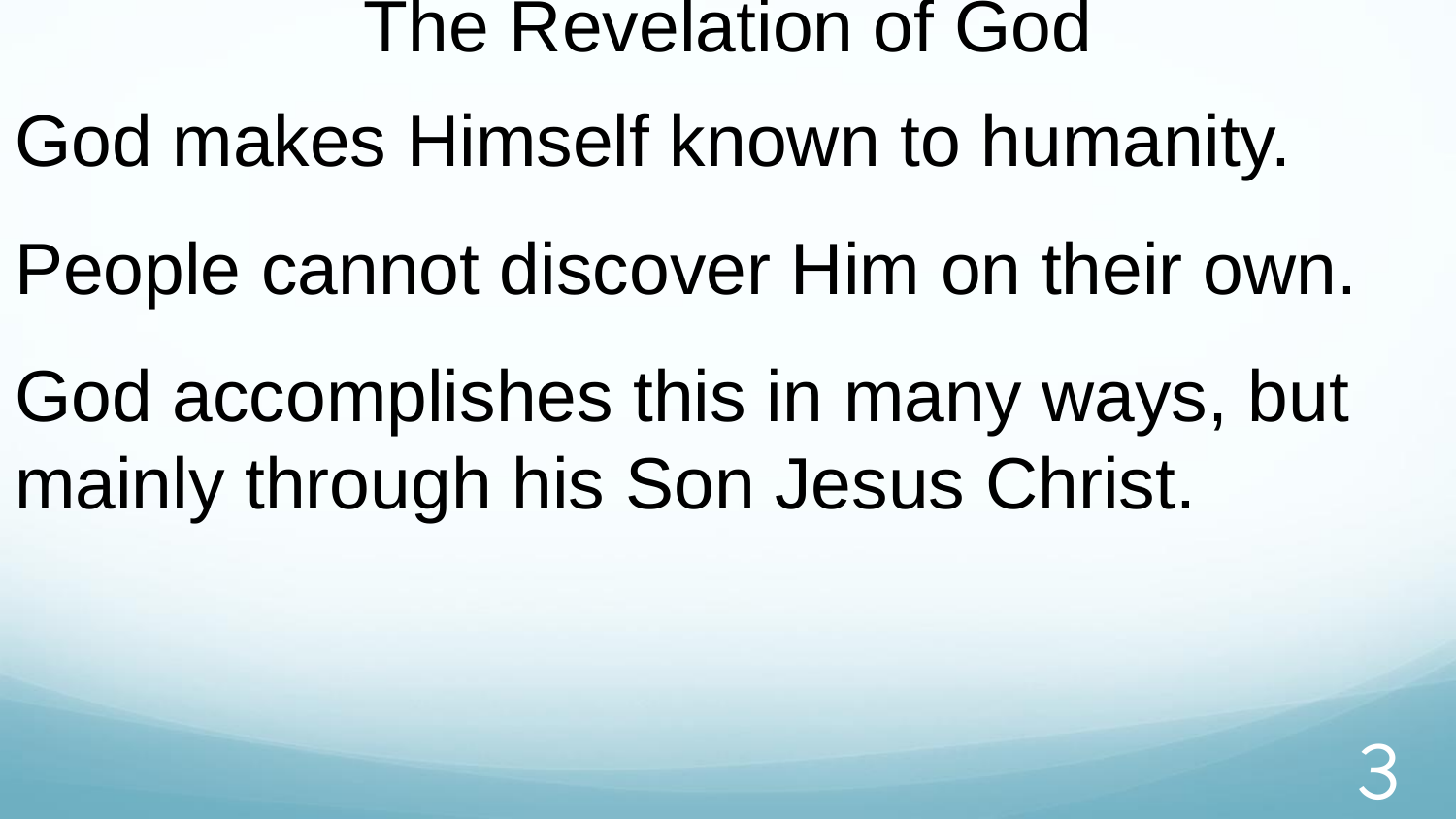- **1. What separates God from man? Isaiah 59:2**
- **I. The necessity of revelation**
- **A. God is hidden from human view because of sin**
- **Isaiah 59:2**
- **2** But **your iniquities have made a separation between you and your God**,
- And **your sins have hidden His face from you so that He does not hear**. 4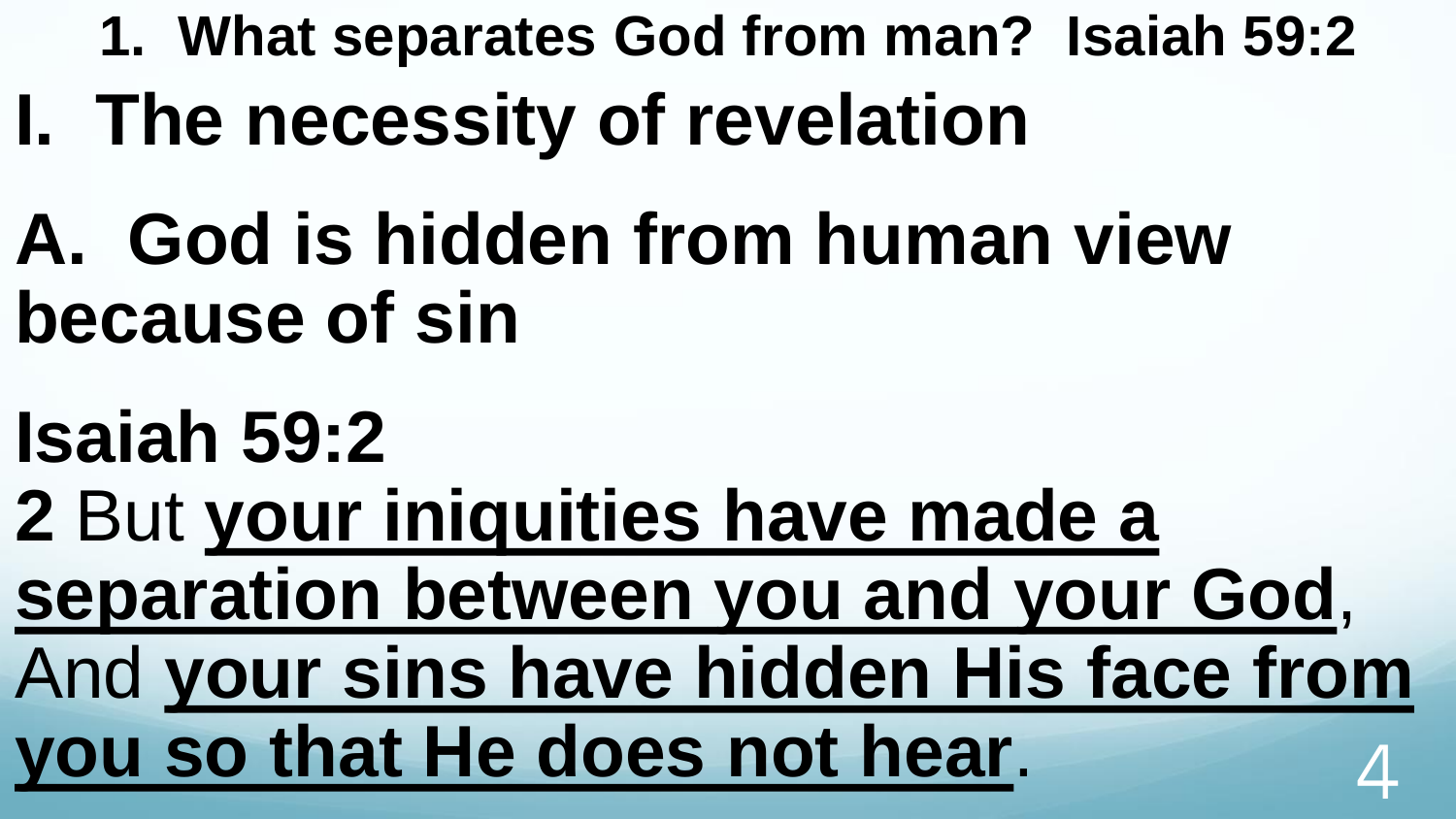- **2. Why does God hide His face from man? Micah 3:4 Micah 3:4**
- **4** Then they will cry out to the LORD, But He will not answer them. Instead, **He will hide**
- **His face from them** at that time **Because**
- **they have practiced evil deeds.**
- **Because they have practiced evil deeds.**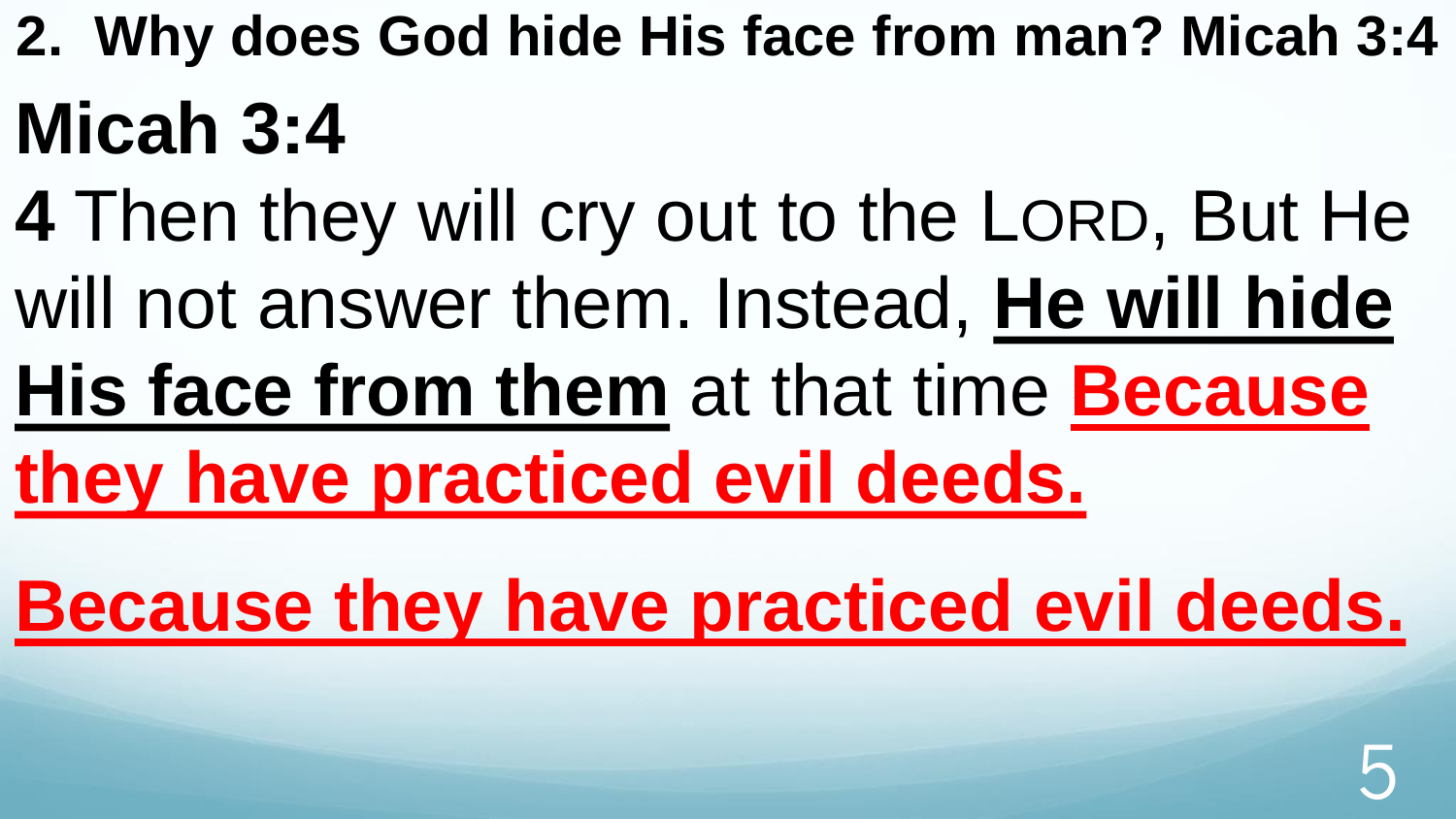# The Revelation of God **B. People are ignorant of God**

## **Acts 17:23**

**23** "For while I was passing through and examining the objects of your worship, I also found an altar with this inscription, 'TO AN UNKNOWN GOD.' Therefore what **you worship in ignorance**, this I proclaim to

you.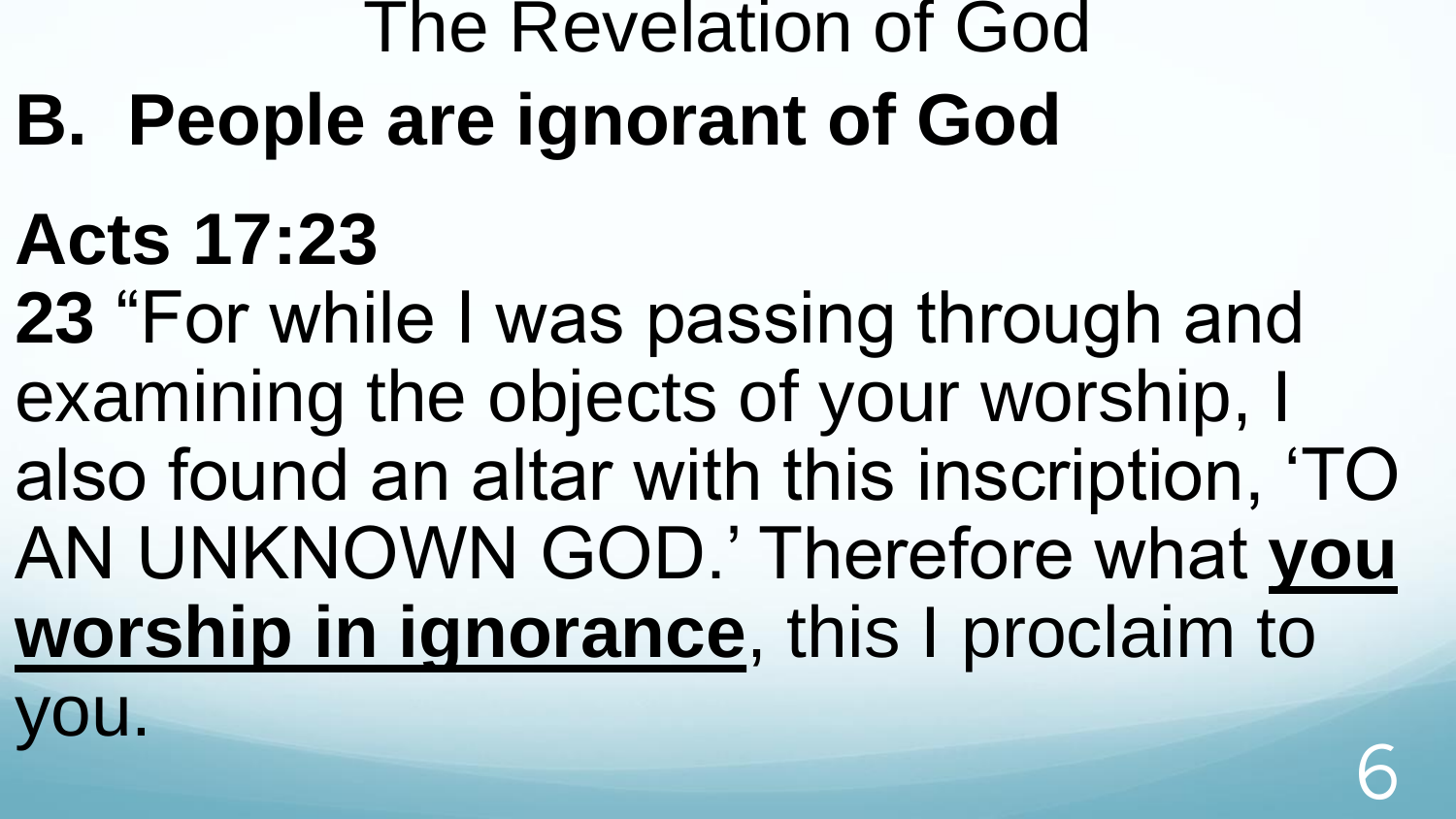**3. Why should Christians examine themselves to see if they are "in the faith"? 2 Cor. 13:5 2 Cor. 13: 5** 

**5** Test yourselves *to see* if you are **in the faith**; examine yourselves! Or do you not recognize this about yourselves, that Jesus Christ is in you—unless indeed you fail the test?

a. Christian beliefs and practices must be "**in the faith**", meaning **according to God's will**.

b. The written **Word of God** is **inspired** and is the **complete** revelation of God. The **Word of God** is **accurate**, **authoritative** and **sufficient** to **give us the information required for salvation.**

c. **Christians** believe **everything they need to know in order to be saved** is **contained within the written record of God's Word.**

7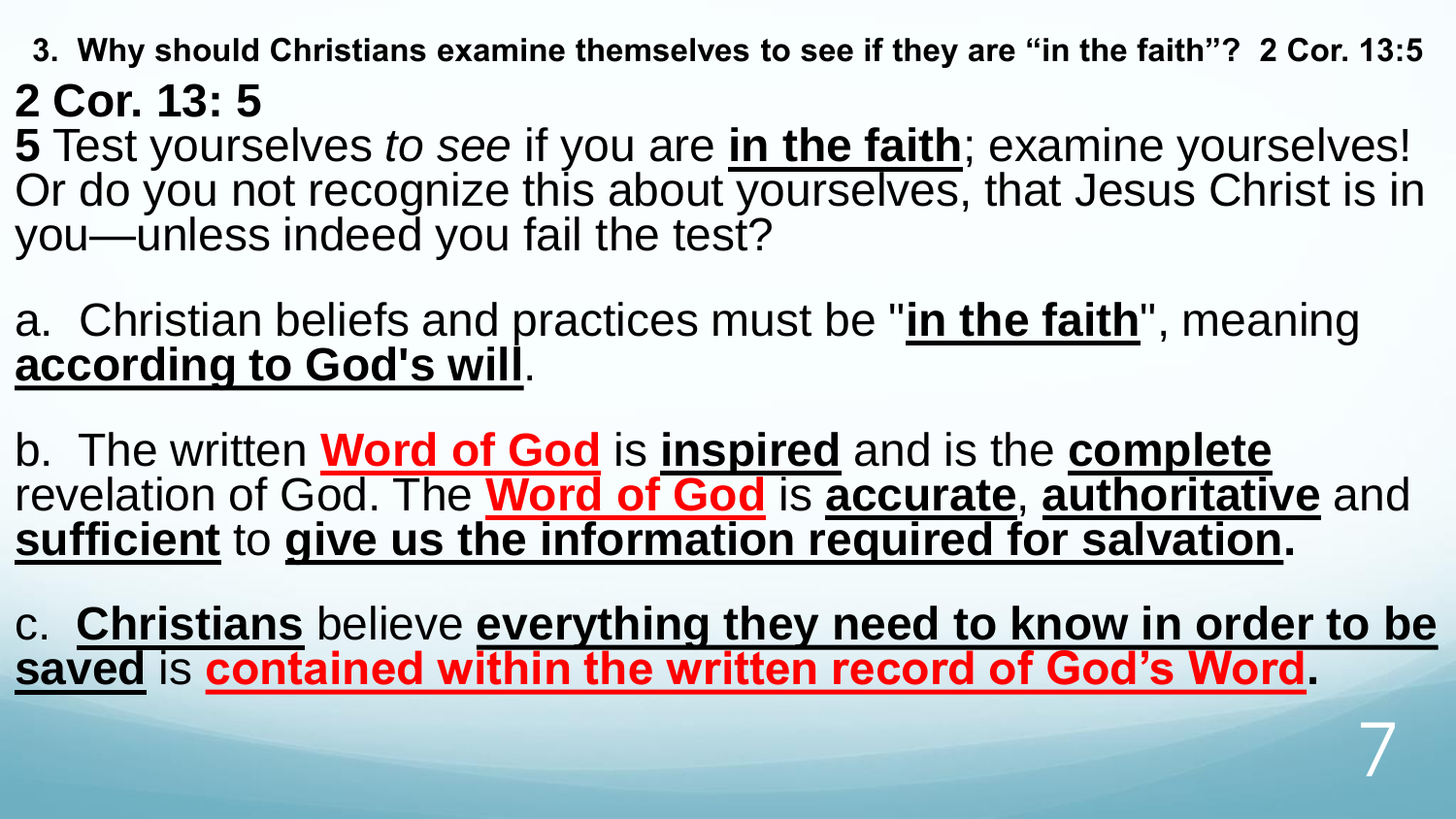**C. People cannot know God without His Word**

#### **Matthew 11:25–27**

**25** At that time Jesus said, "I praise You, Father, Lord of heaven and earth, that **You have hidden these things from the wise and intelligent and have revealed them to infants.**

**26** "Yes, Father, for this way was well-pleasing in Your sight.

**27** "All things have been handed over to Me by My Father; and no one knows the Son except the Father; nor does anyone know the Father except the Son, and anyone to whom the Son wills to reveal Him.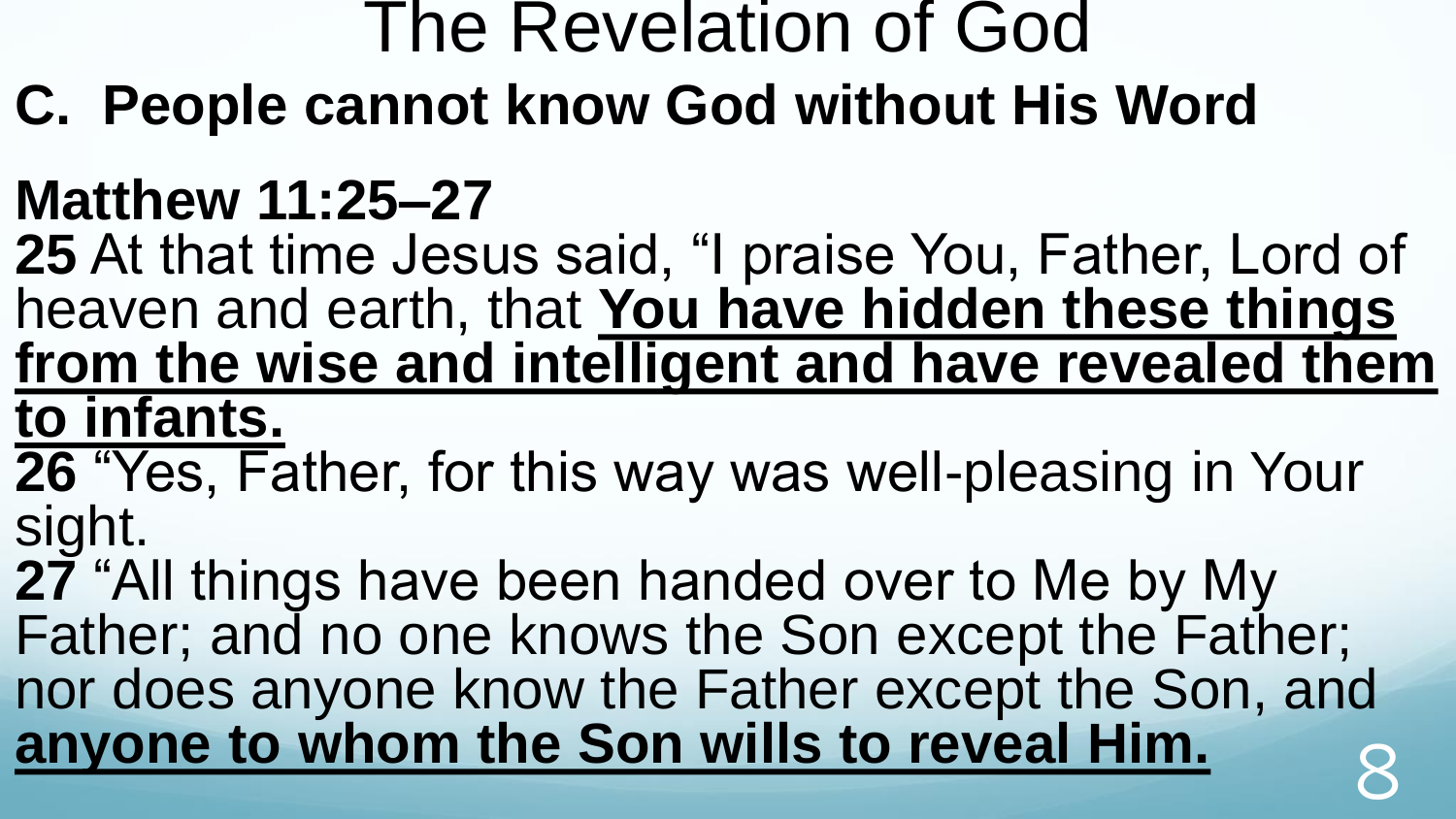#### **4. What can we learn from 2 Peter 1: 2-3? 2 Peter 1: 2-3 2 Grace** and **peace be multiplied** to you **in the knowledge of God and of Jesus our Lord**; **3** seeing that **His divine power has granted to us everything pertaining to life and godliness**, through **the true knowledge of Him who called us by His own glory and excellence.**

A. The Bible teaches what all Christians need to know in order to live a godly life.

B. God's will has been fully revealed, is forever valid and does not need to be revealed again.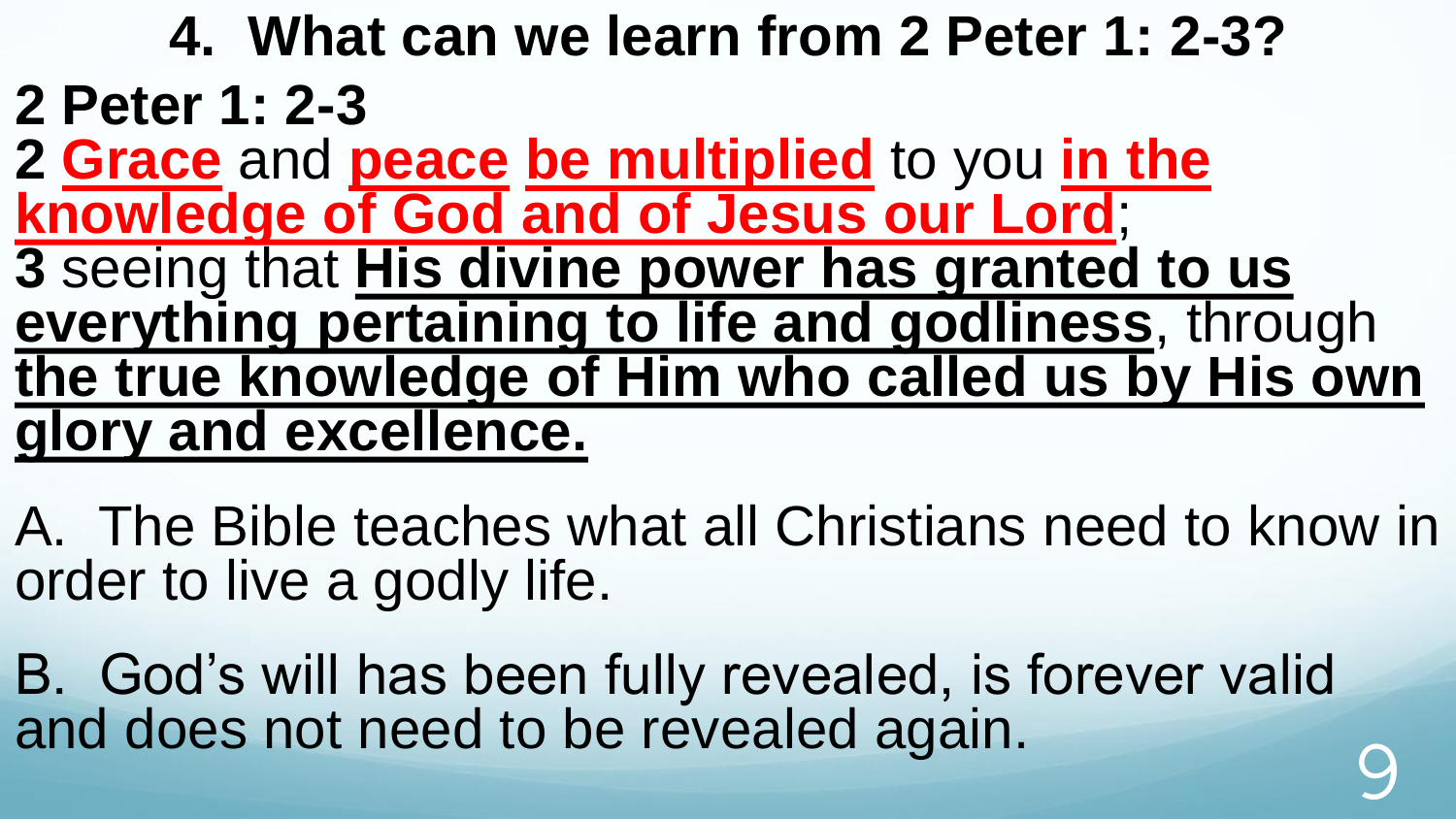- **5. How does the Psalmist describe Scriptures? Ps. 119: 105**
- **II. God reveals Himself**
- **A. In the Scriptures**
- **Psalm 119:105 105 Your word is a lamp to my feet** And a **light to my path**.
- a. God's Word is a lamp to my feet
- b. God's Word is a light to my path  $10$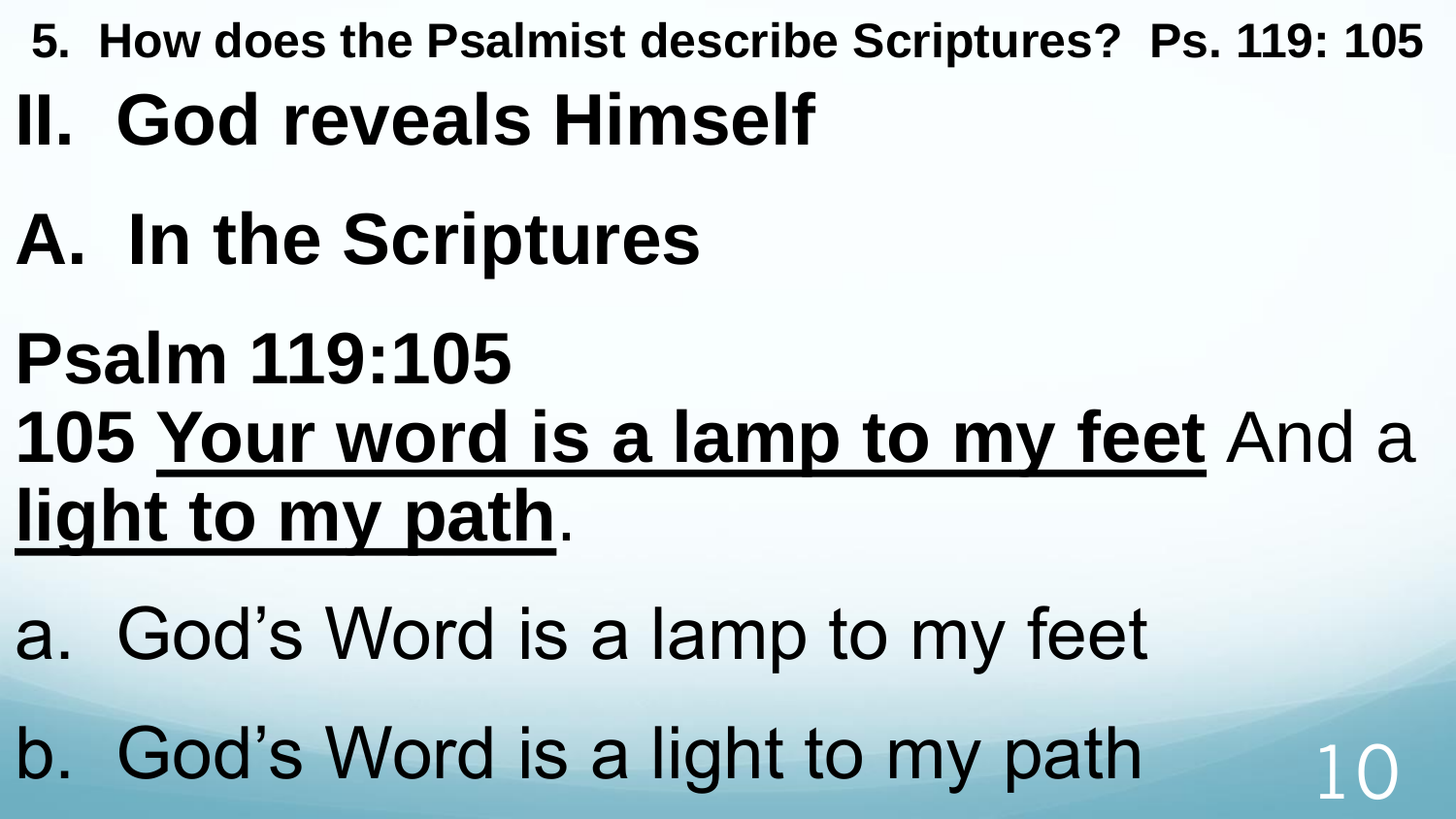**6. How does God communicate His will to us? Pro. 6: 23; 2 Tim. 3: 16**

## **Proverbs 6:23**

**23** For **the commandment is a lamp** and **the teaching is light**; And **reproofs for discipline are the way of life**

### **2 Timothy 3:16**

**16 All Scripture** is **inspired by God** and **profitable for teaching**, **for reproof**, **for correction**, **for training in righteousness**; 11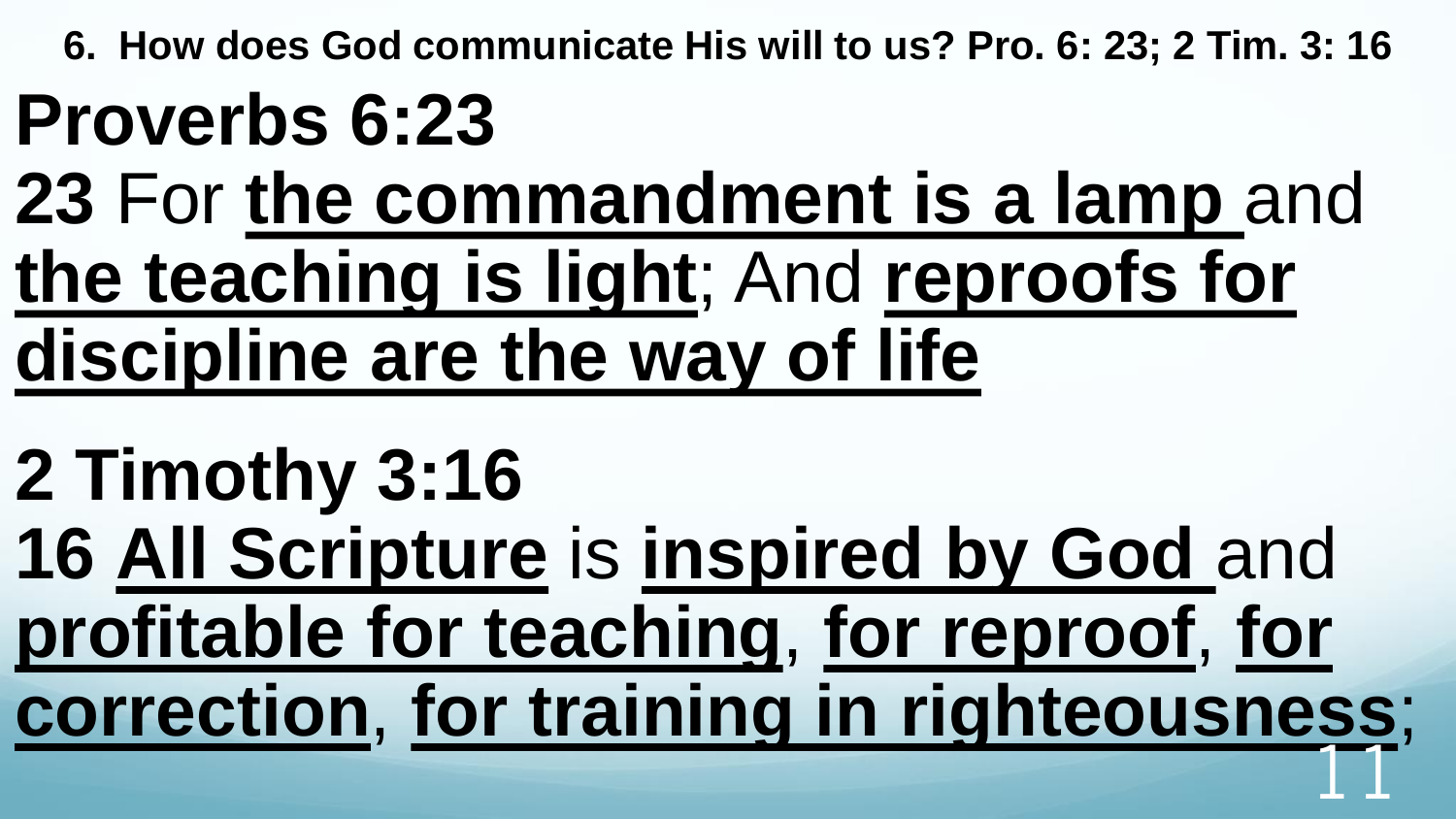- **A.1 All scripture is inspired, sufficient, accurate, authoritative and trustworthy.**
- **2 Peter 1:19–21**
- **19** So **we have the prophetic word** made more sure, to which you do well to pay attention as to a lamp shining in a dark place, until the day dawns and the morning star arises in your hearts.
- **20** But know this first of all, that **no prophecy of Scripture is a matter of one's own interpretation**, **21** for **no prophecy was ever made by an act of human will**, but **men moved by the Holy Spirit spoke from God**.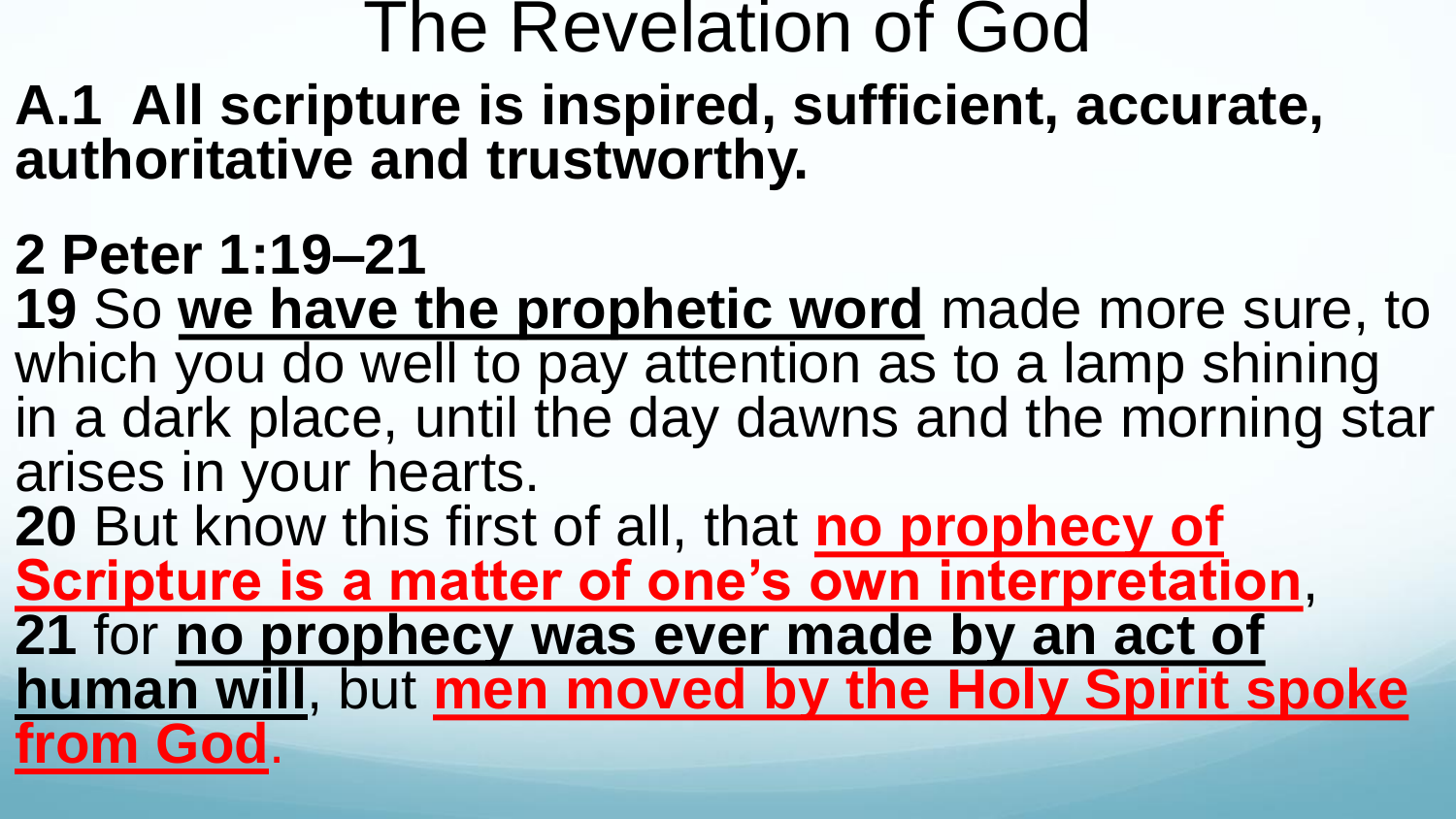**7. Who does God send to assist the Apostles with teaching? Luke 12: 12; Jn. 14:26**

## **B. By the Holy Spirit**

#### **Luke 12:12 12** for the **Holy Spirit will teach you in that very hour what you ought to say**."

#### **John 14:26 26** "But the **Helper, the Holy Spirit**, whom the Father will send in My name, **He will teach you all things**, and **bring to your remembrance all that I said to you.**  13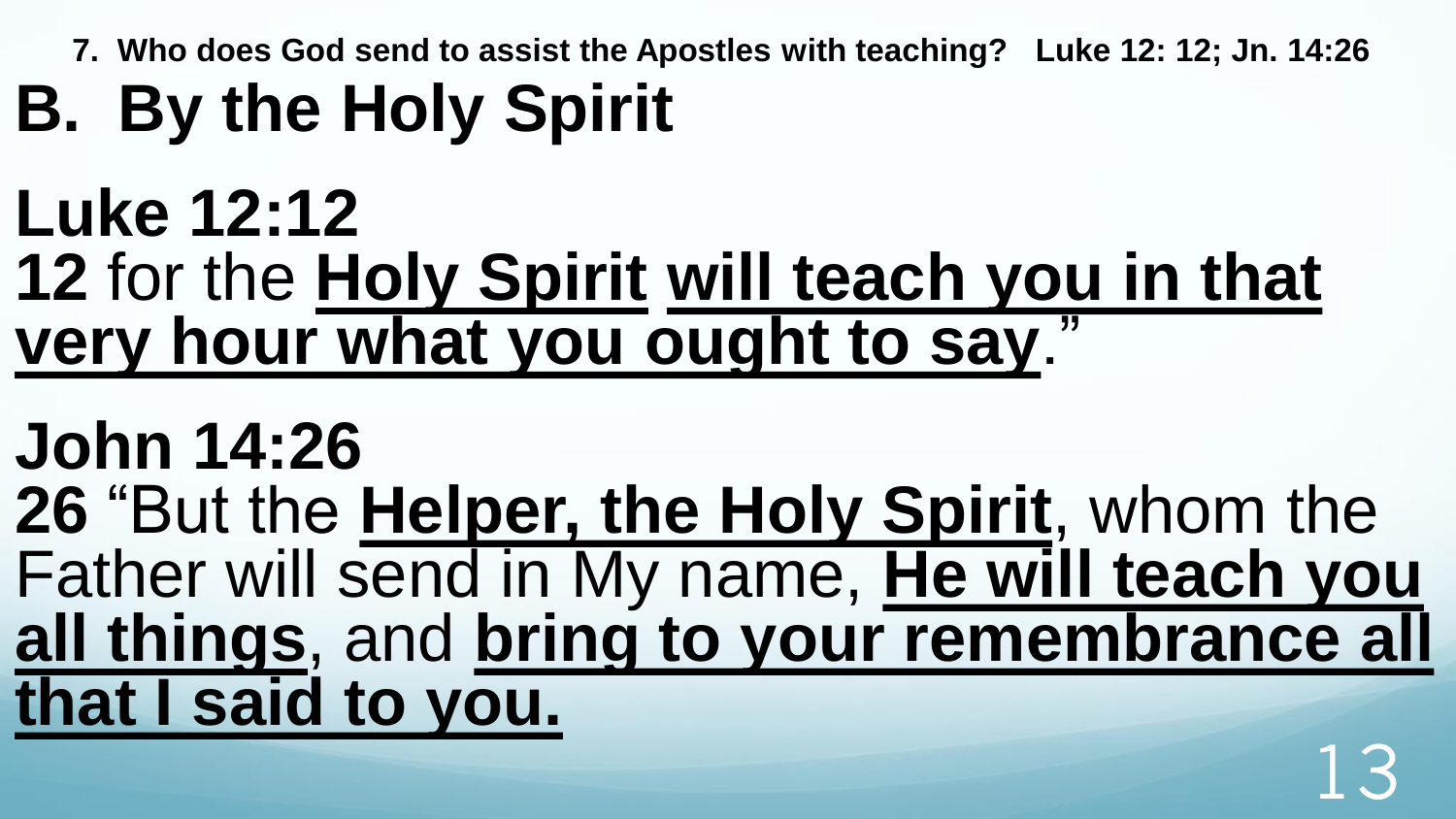## **1 Corinthians 2:10**

**10** For to us **God revealed them through the Spirit**; for **the Spirit searches all things, even the depths of God.**

#### **Ephesians 1:17**

**17** that the **God of our Lord Jesus Christ**, the Father of glory, **may give to you a spirit of wisdom and of revelation in the knowledge of Him.** 14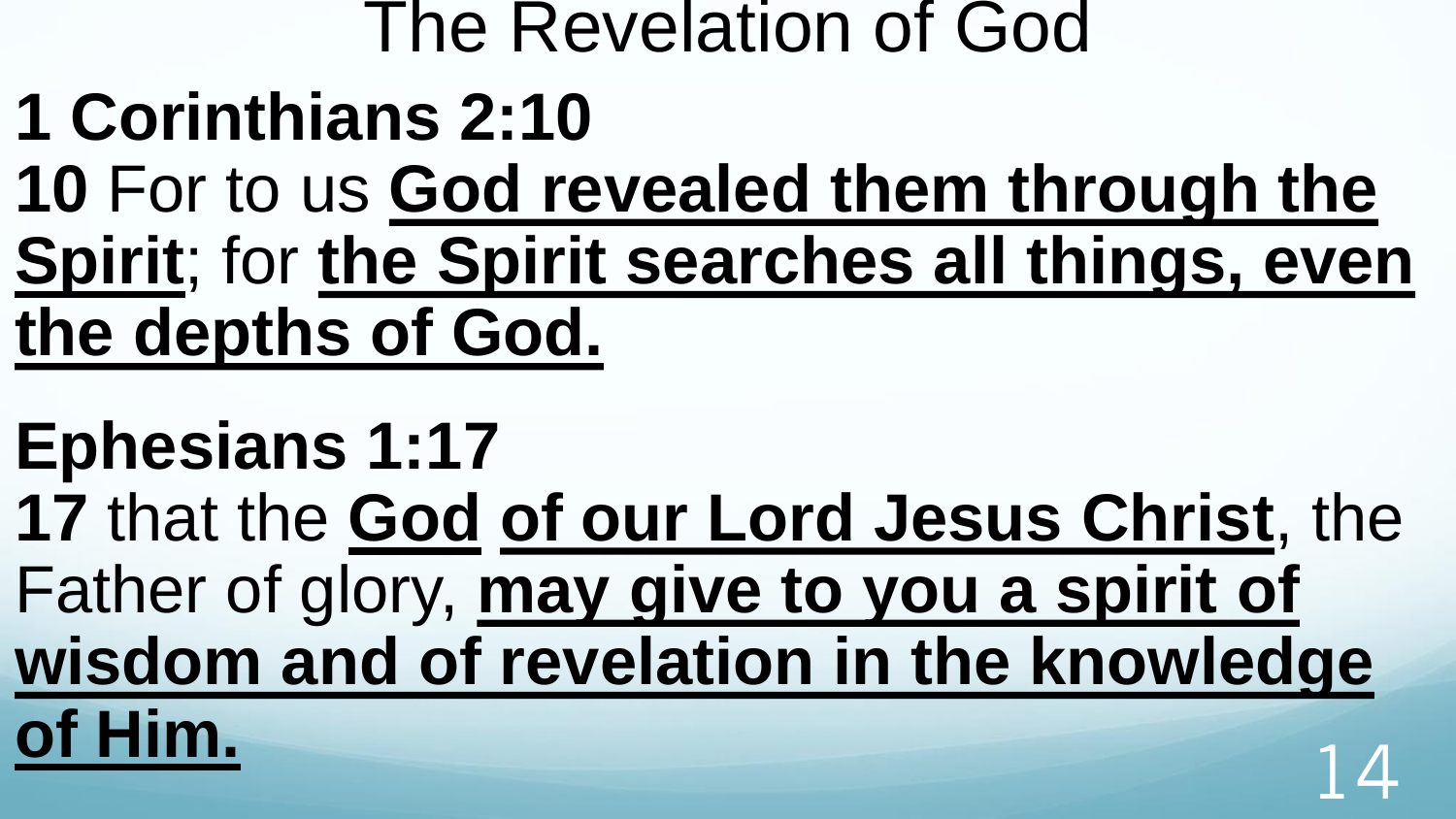- **C. In Jesus Christ**
- **John 12:49**
- **49** "For **I did not speak on My own**
- **initiative**, but **the Father** Himself who **sent**
- **Me** has **given Me a commandment** as to
- **what to say** and **what to speak**.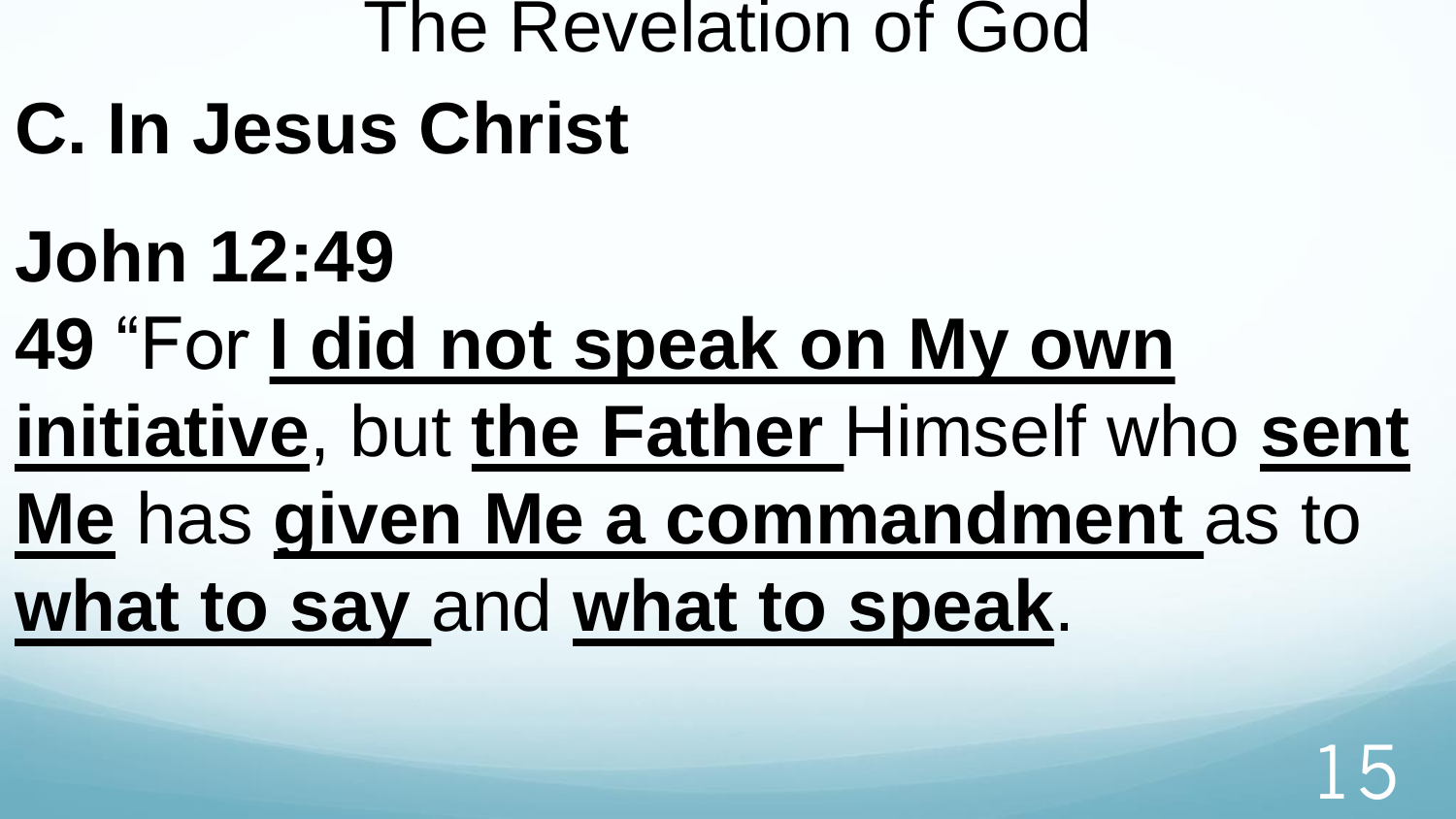- **Hebrews 1:1–2**
- **1 God**, after **He spoke long ago to the**
- **fathers in the prophets in many portions**
- and **in many ways**,
- **2 in these last days has spoken to us in**
- **His Son**, whom **He appointed heir of all**
- **things**, through whom also **He made the**
- **world**. 16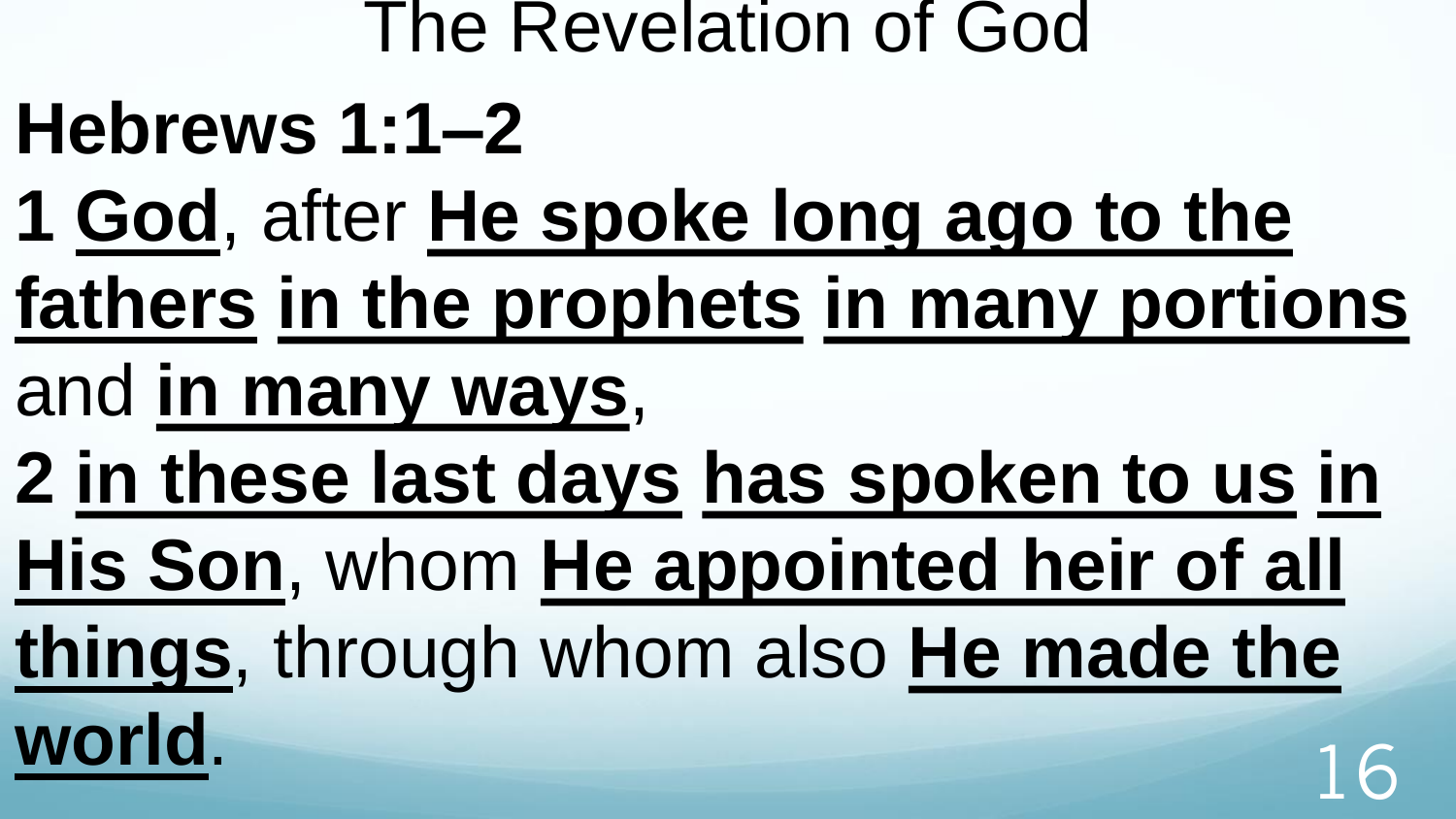## **D. In creation**

## **Psalm 19:1**

### **1 The heavens** are **telling of the glory of God**; And **their expanse** is **declaring the work of His hands.**

### **Psalm 97:6**

**6 The heavens declare His righteousness**, And all the **peoples** have **seen His glory**. 17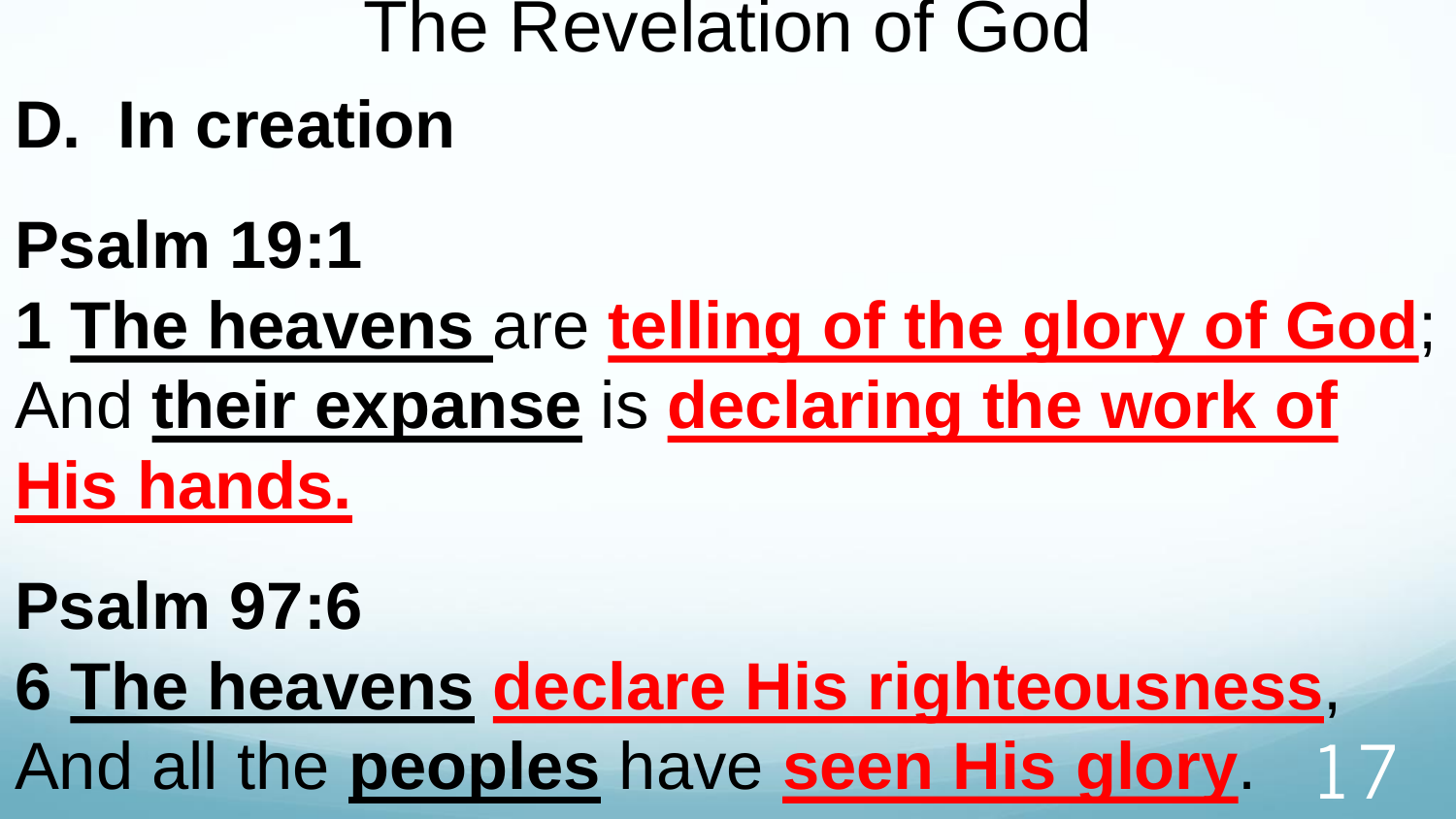- **E. Through the prophets**
- **Amos 3:7**
- **7** Surely the **Lord GOD** does nothing Unless
- **He reveals His secret counsel** To **His**

**servants the prophets**.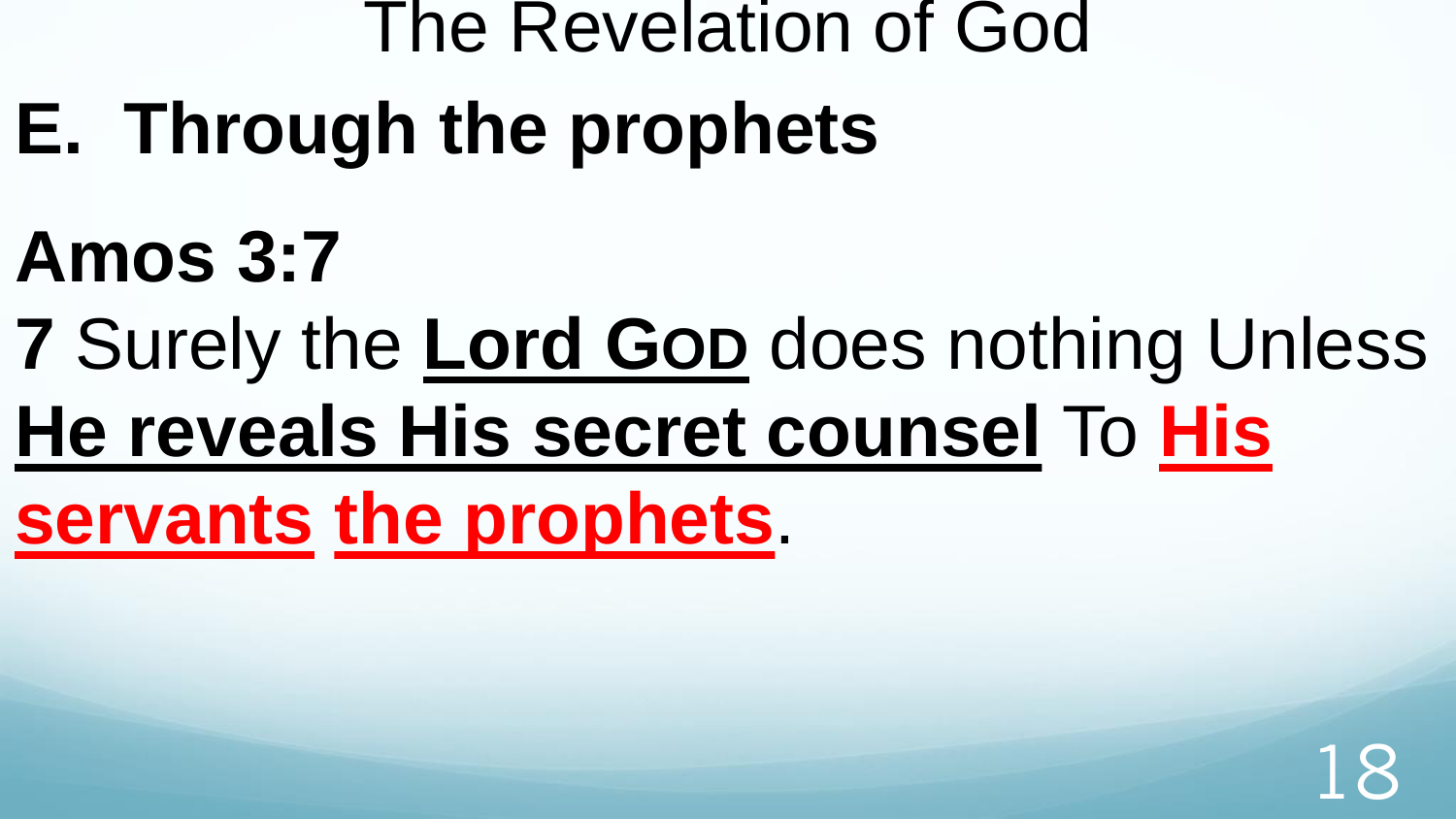- **1 Peter 1: 10-12**
- **10 As to this salvation**, **the prophets** who **prophesied of the grace that** *would come* **to you made careful searches and inquiries,**
- **11** seeking to know what person or time the Spirit of Christ within them was indicating as **He predicted the sufferings of Christ and the glories to follow**.
- **12 It was revealed to them that they were not serving**
- **themselves**, **but you**, in these things which now have been **announced to you through those who preached**
- **the gospel to you by the Holy Spirit sent from heaven**—things into which angels long to look.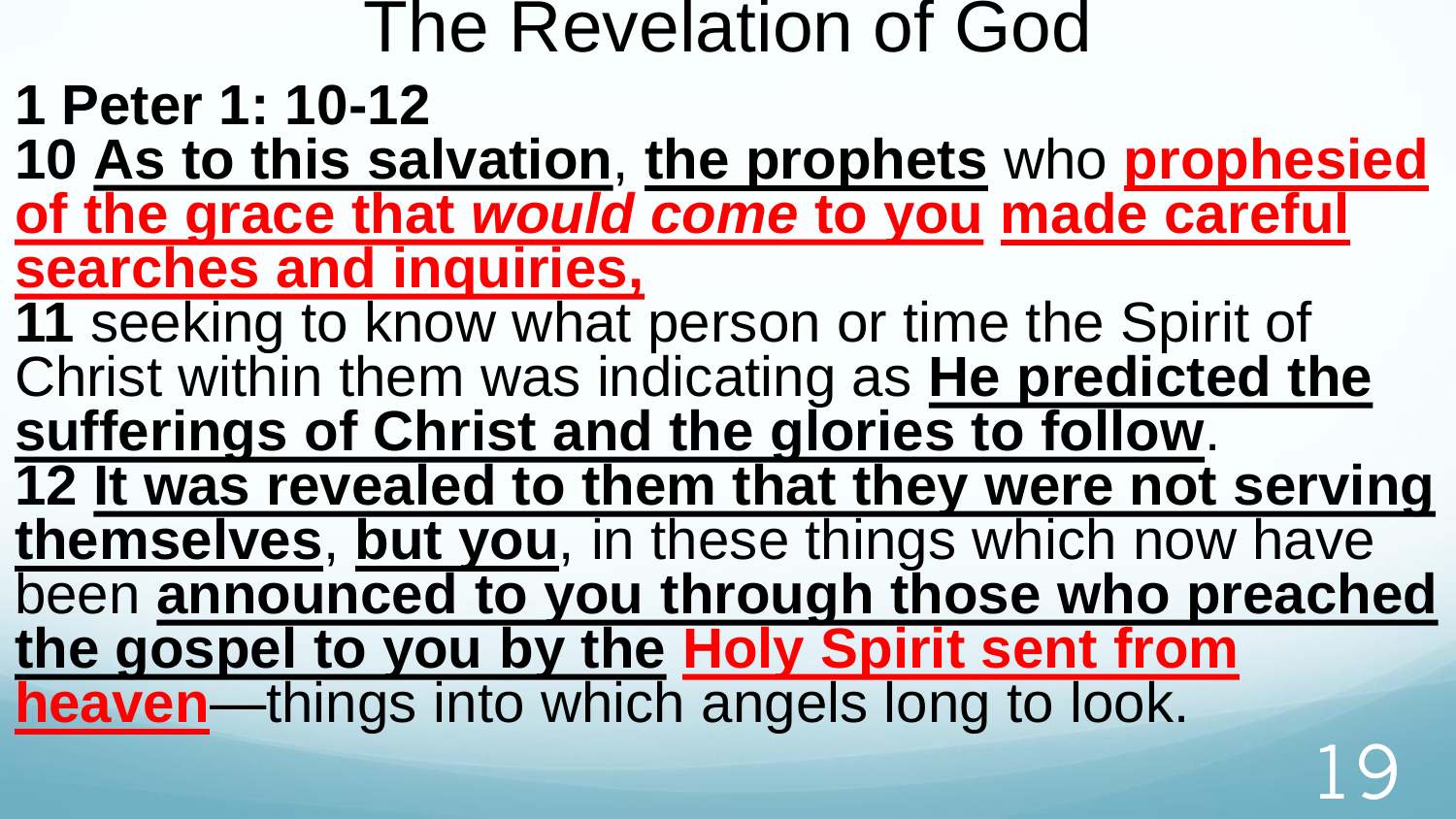- **E. In visions and dreams**
- **Daniel 1:17**
- **17** As for these four youths, **God gave**
- **them knowledge and intelligence in**
- **every branch of literature and wisdom**;
- **Daniel** even **understood all kinds of**
- **visions and dreams**.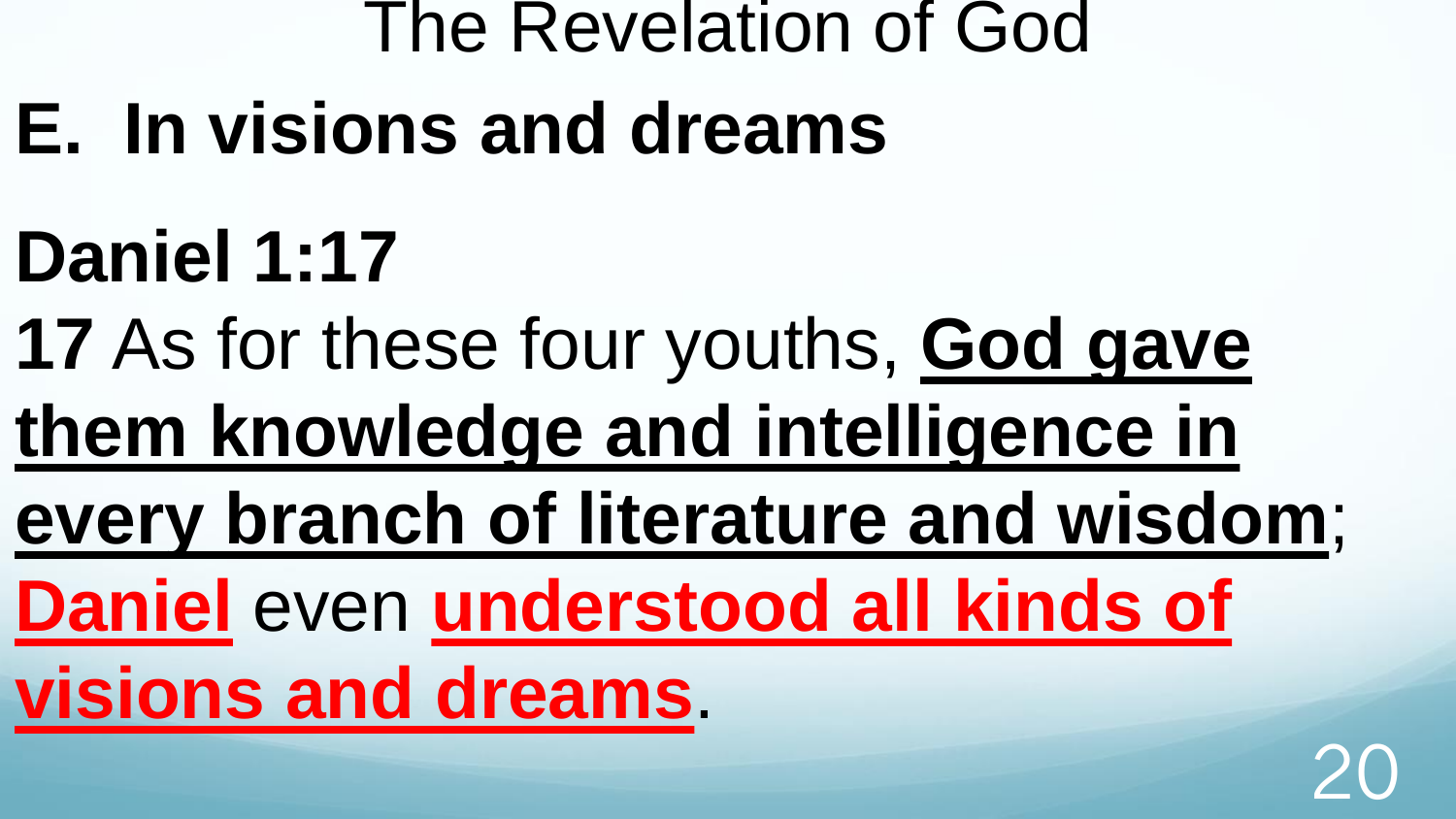#### The Revelation of God **Acts 9:10 10** Now there was a disciple at Damascus named **Ananias**; and **the Lord said to him in a vision**, "Ananias." And he said, "Here I am, Lord."

**Acts 16:9 9 A vision appeared to Paul** in the night: a man of Macedonia was standing and appealing to him, and saying, "Come over to Macedonia and help us."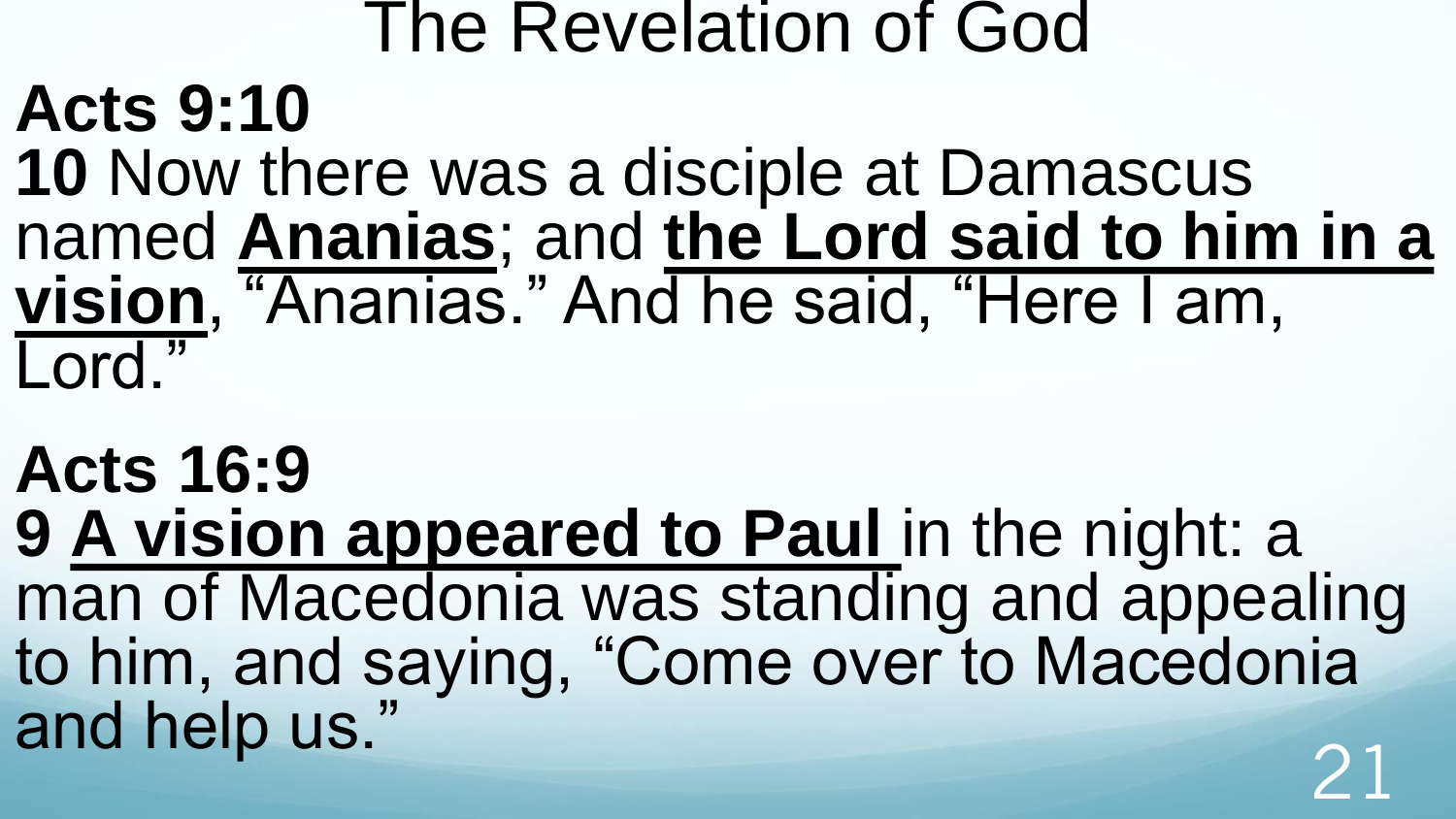**8. How does Peter identify Jesus in Matt. 16: 16-17?**

### **III. God reveals Jesus Christ's true identity**

## **Matthew 16: 16-17**

**16** Simon Peter answered, **"You are the Christ, the Son of the living God."**

**17** And Jesus said to him, "Blessed are you, Simon Barjona, because **flesh and blood did not reveal** *this* **to you**, but **My Father who is in heaven**.

### **"You are the Christ, the Son of the living God."** 22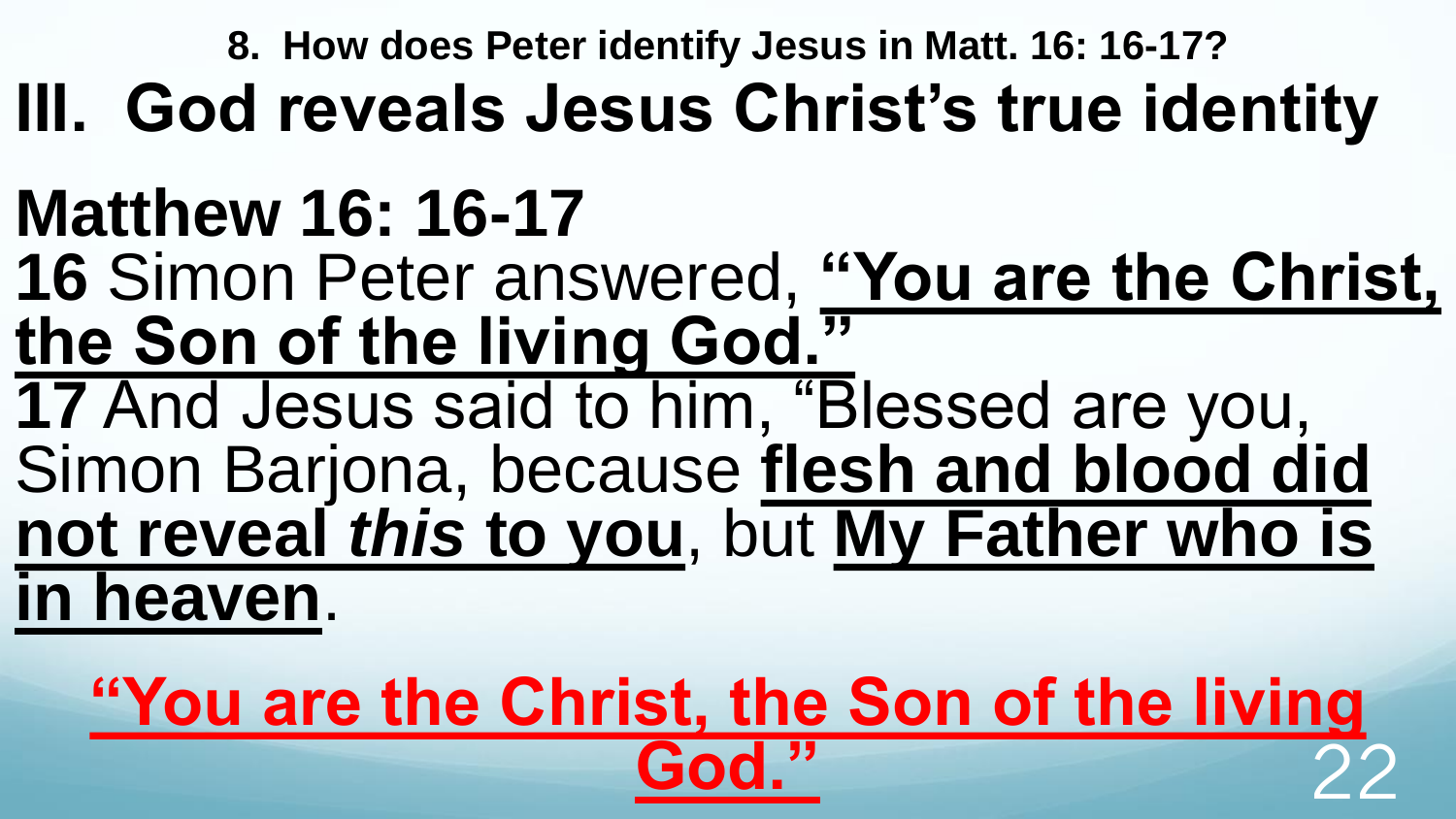## The Revelation of God **IV. Jesus Christ is the image of the invisible God**

- **Colossians 1:15**
- **15 He is the image of the invisible God**,
- the **firstborn of all creation**.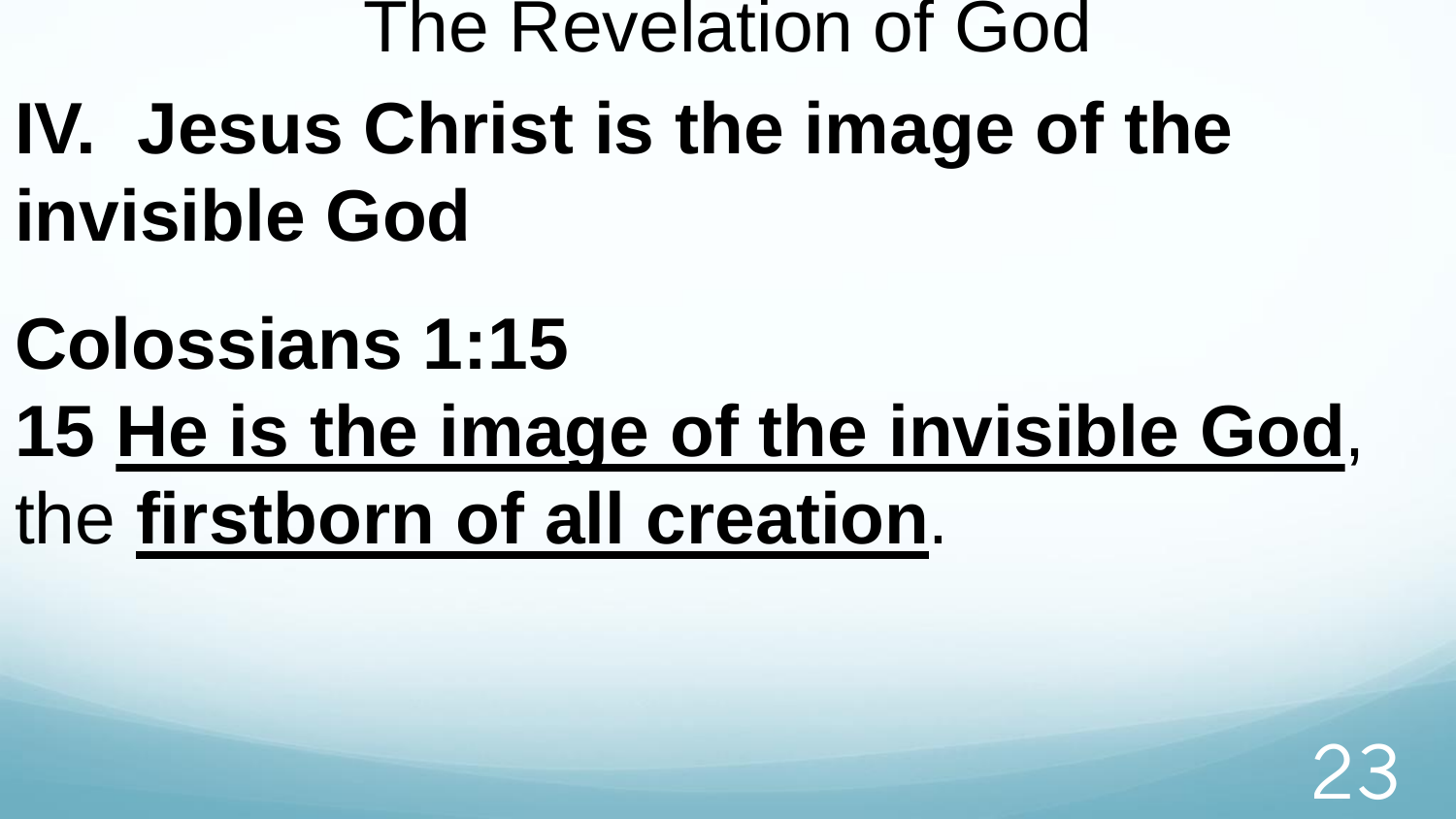## The Revelation of God **2 Peter 1:17–18 17** For when **He received honor and glory from God the Father**, such an utterance as this was made to Him by the Majestic Glory, **"This is My beloved Son with whom I am well-pleased"—**

**18** and we ourselves heard this utterance made from heaven when we were with Him on the holy mountain.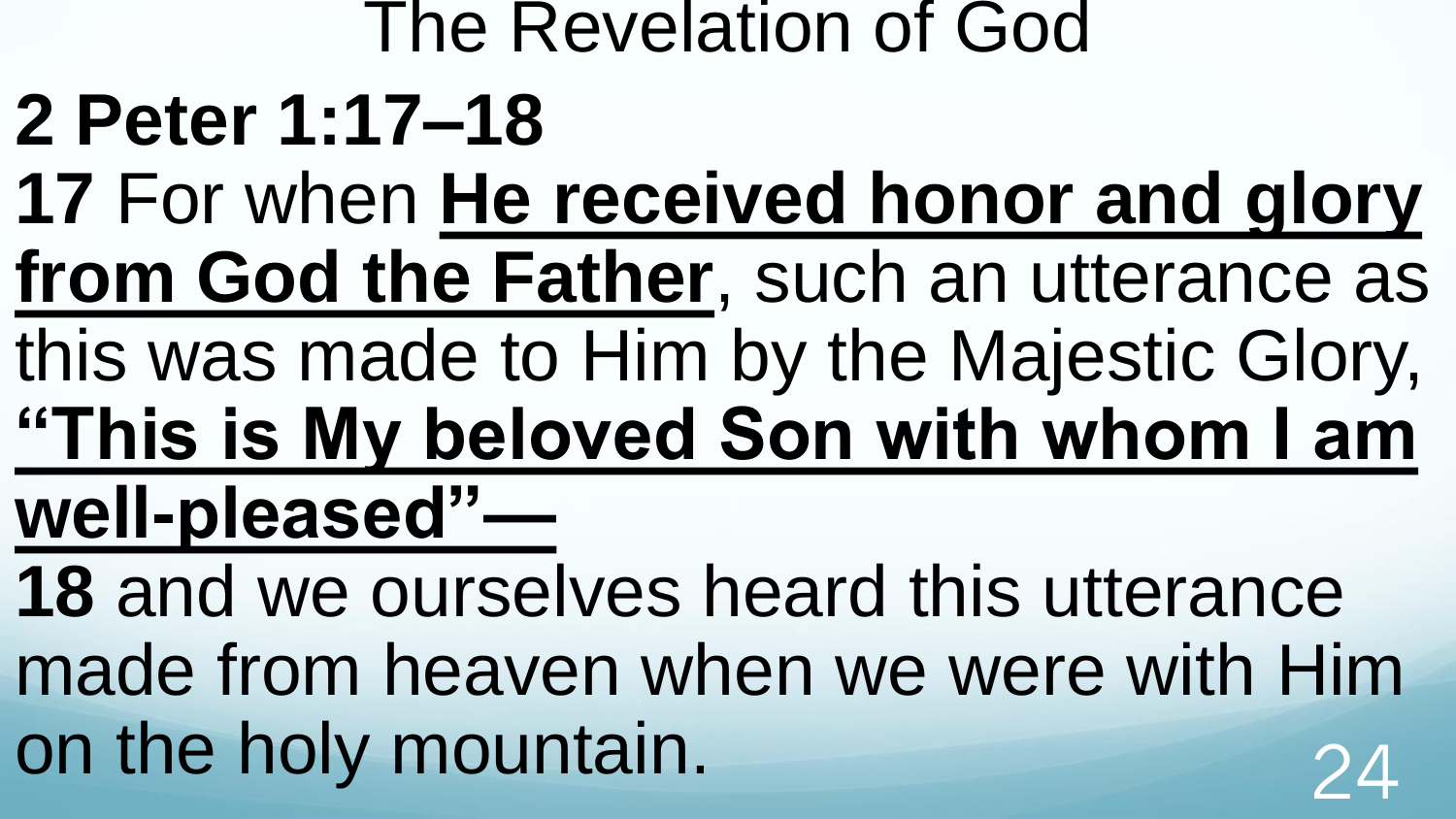**9. How does the Hebrew writer identify Jesus? Heb. 1: 3 Hebrews 1:3** 

**3** And **He is the radiance of His glory** and **the exact representation of His nature**, and **upholds all things by the word of His power**. When **He had made purification of sins**, **He sat down at the right hand of the Majesty on high**,

- a. He is the radiance of His glory
- b. The exact representation of His nature
- c. Upholds all things by the word of His power
- d. He had made purification of sins

e. He sat down at the right hand of the Majesty on high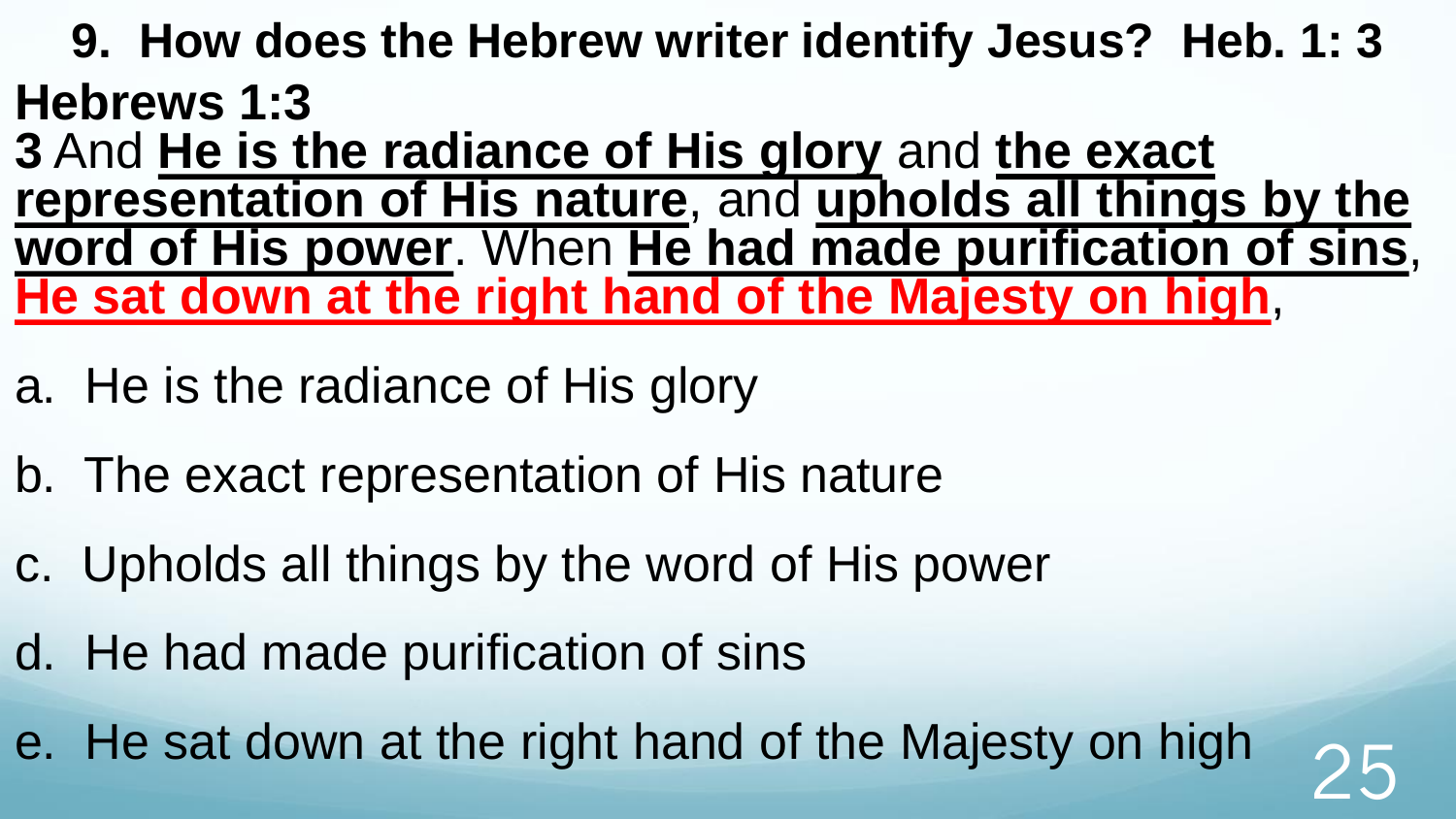## **V. God reveals in His Word:**

- **A. Hidden mysteries**
- **Daniel 2:22**

## **22** "It is **He who reveals the profound and hidden things**; **He knows what is in the darkness**, And **the light dwells with Him**.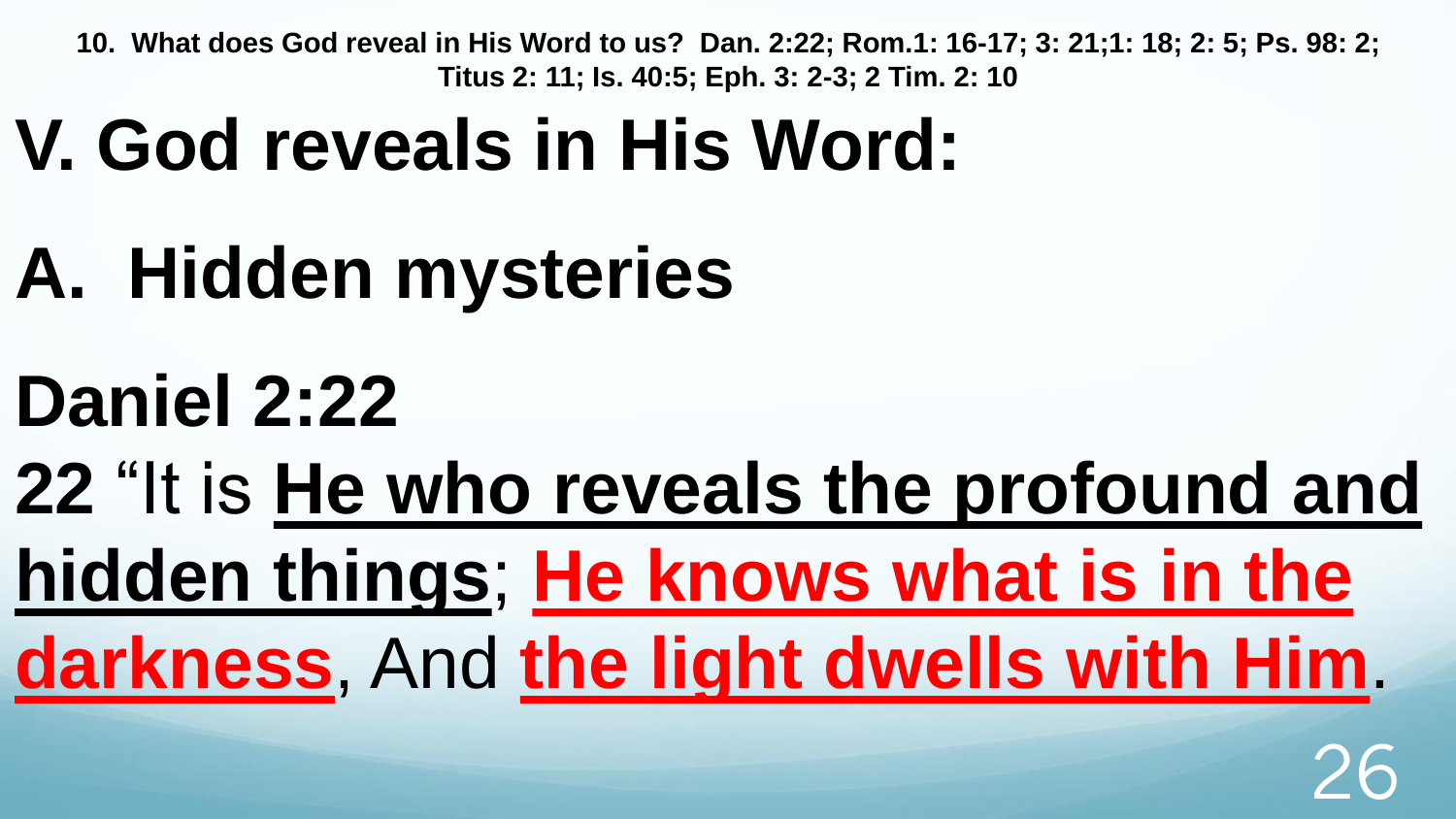## **B. His righteousness**

### **Romans 1:16-17**

- **16** For I am not ashamed of **the gospel**, for it is
- the power of God for salvation to everyone who
- believes, to the Jew first and also to the Greek.
- **17** For in it *the* **righteousness of God** is
- revealed from faith to faith; as it is written, "But the righteous *man* shall live by faith."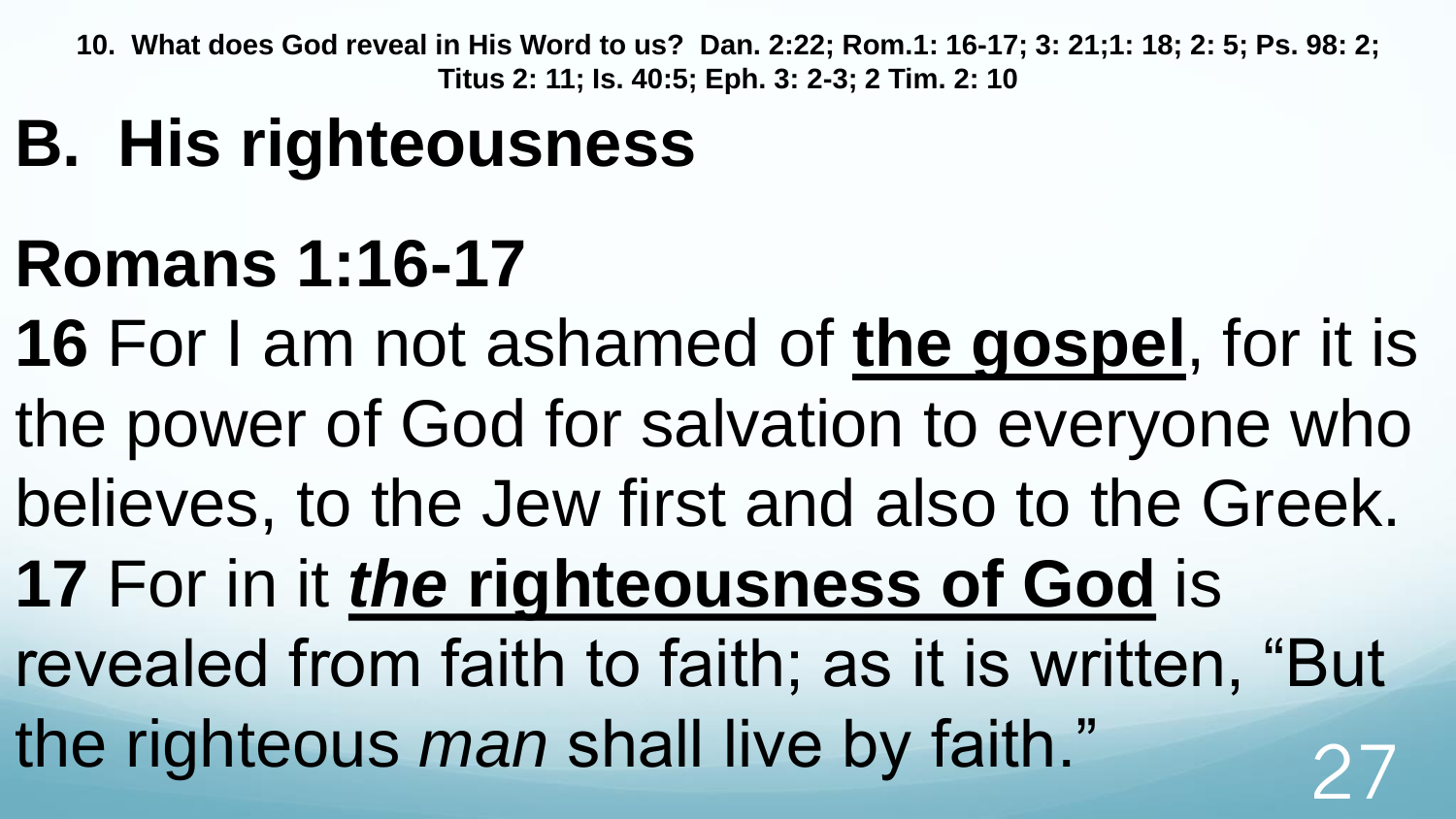## **Romans 3:21**

**21** But now apart from the Law the **righteousness of God has been manifested**, being **witnessed by the Law and the Prophets**,

2a. The **righteousness of God** had been manifested

2b. Witnessed by the Law and the Prophets  $28$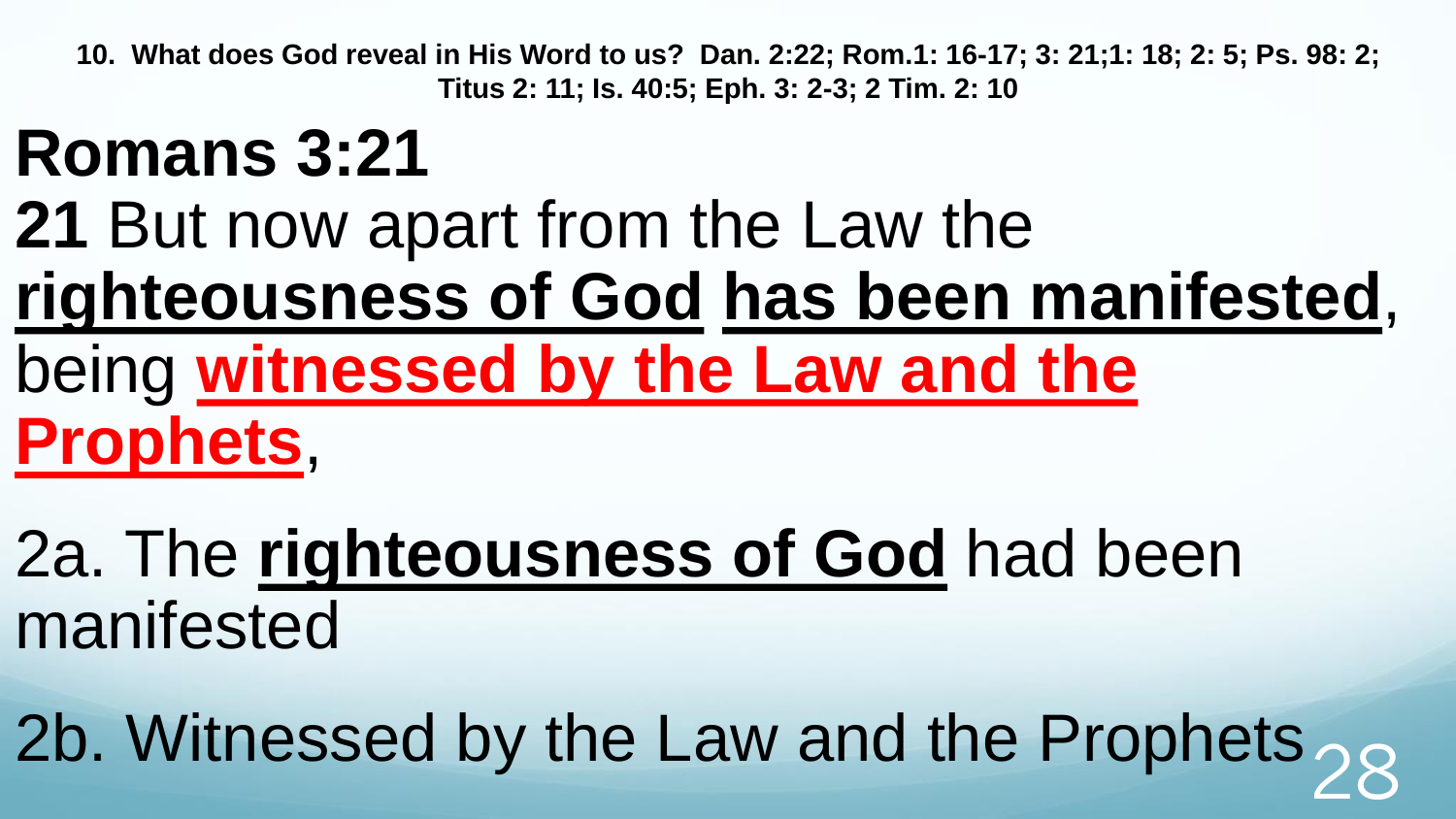#### **C. His wrath**

**Romans 1:18 18** For the **wrath of God** is **revealed from heaven against all ungodliness and unrighteousness of men** who **suppress the truth in unrighteousness**,

**Romans 2:5 5** But because of **your stubbornness and unrepentant heart** you are **storing up wrath for yourself** in **the day of wrath and revelation of the righteous judgment of God**, 29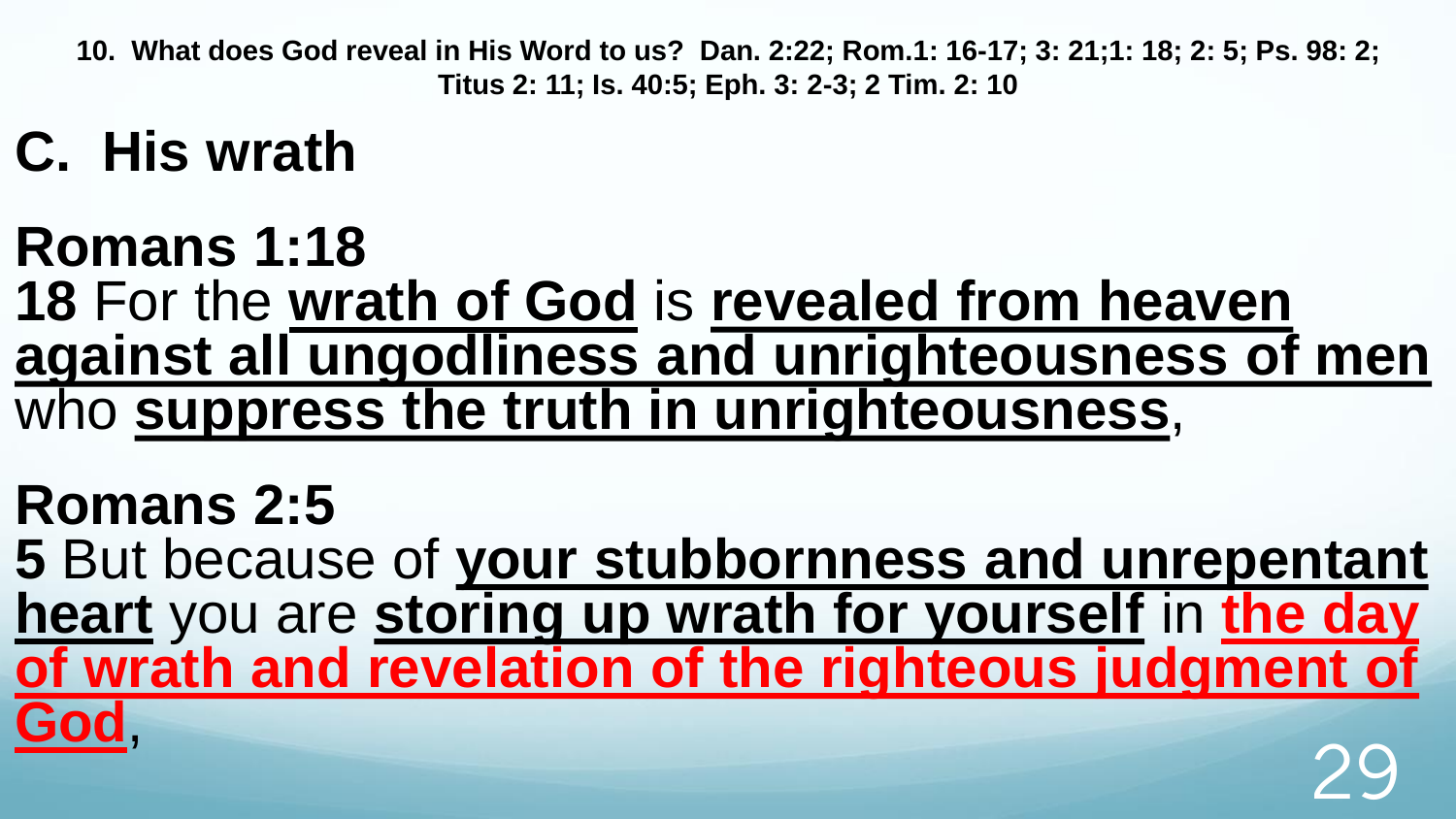## **D. His salvation**

## **Psalm 98:2**

#### **2 The LORD** has made known **His salvation**; **He has revealed His righteousness in the sight of the nations**.

**Titus 2:11 11** For the **grace of God** has appeared, **bringing salvation to all men,**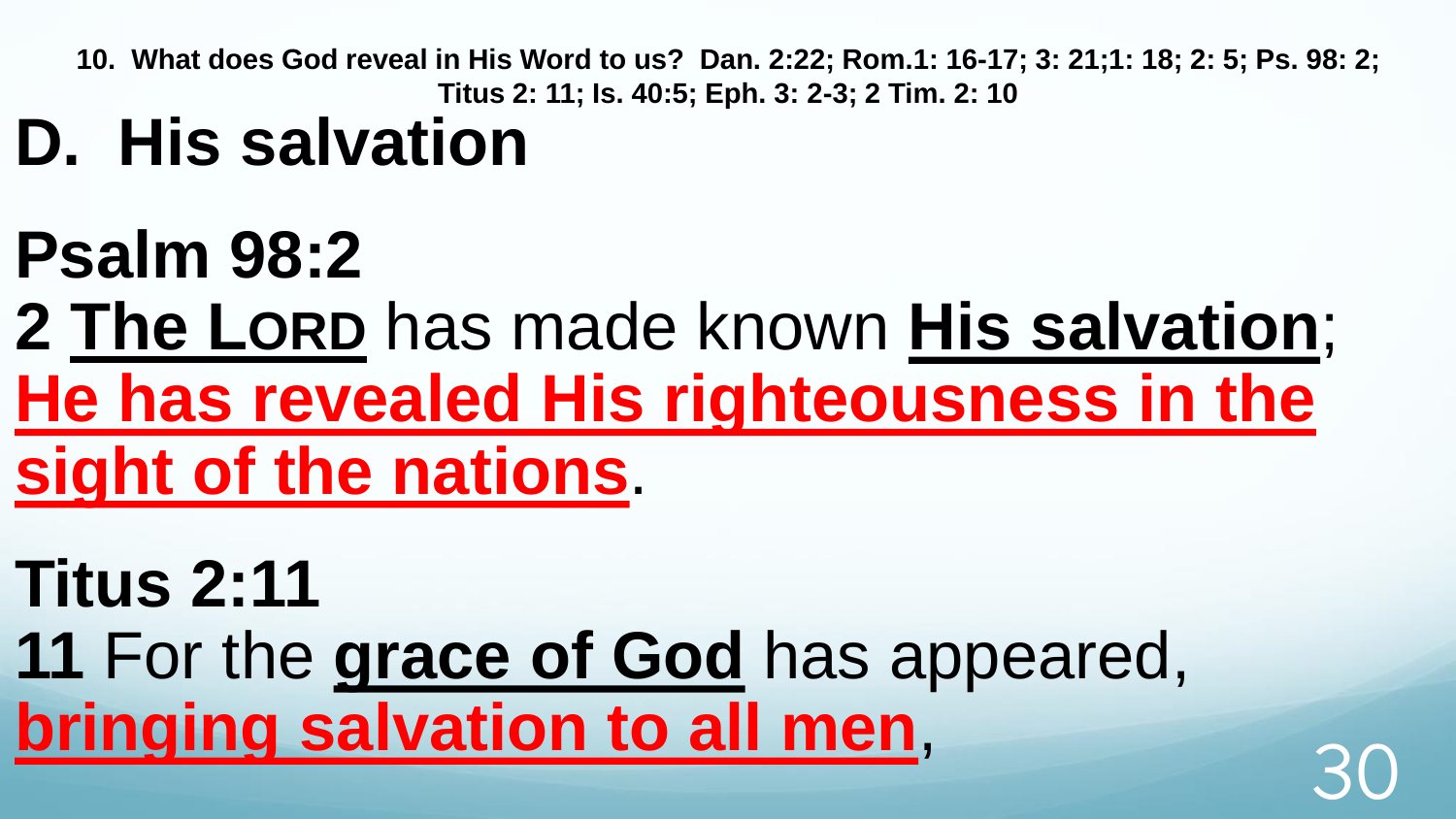## **E. His glory**

## **Isaiah 40:5**

**5** Then the **glory of the LORD will be revealed**, And **all flesh will see it together**; For **the mouth of the LORD has spoken**."

## 31